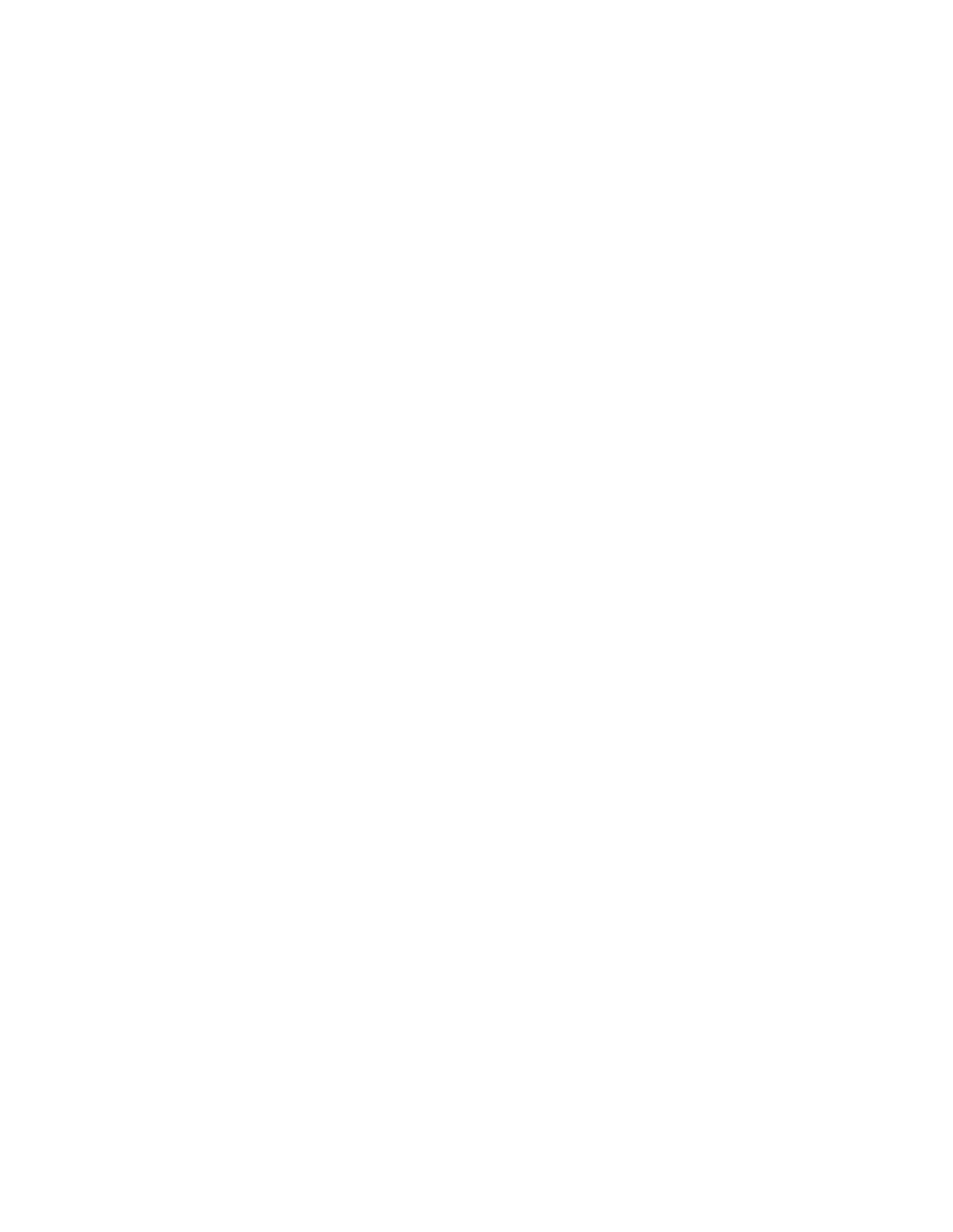# **CONTENTS**

| $\mathbf{1}$   | <b>Installation</b><br>1.1<br>1.2                                                             | $\mathbf{1}$<br>$\mathbf{1}$<br>$\mathbf{1}$                         |
|----------------|-----------------------------------------------------------------------------------------------|----------------------------------------------------------------------|
| $\mathbf{2}$   | modules<br>2.1<br>2.2<br>2.3                                                                  | $\overline{3}$<br>$\overline{3}$<br>11<br>12                         |
| $3^{\circ}$    | <b>Speasy examples gallery</b><br>3.1<br>3.2<br>3.3                                           | 13<br>13<br>14<br>16                                                 |
| 4              | <b>Speasy developer documentation</b><br>4.1                                                  | 25<br>25                                                             |
| 5              | <b>History</b><br>5.1<br>5.2<br>5.3<br>5.4<br>5.5<br>5.6<br>5.7<br>5.8<br>5.9<br>5.10<br>5.11 | 27<br>27<br>27<br>27<br>27<br>28<br>28<br>28<br>28<br>28<br>28<br>28 |
| 6              | Contributing<br>6.1<br>6.2<br>6.3<br>6.4<br>6.5                                               | 29<br>29<br>30<br>31<br>31<br>31                                     |
| $\overline{7}$ | <b>Credits</b><br>7.1<br>7.2                                                                  | 33<br>33<br>33                                                       |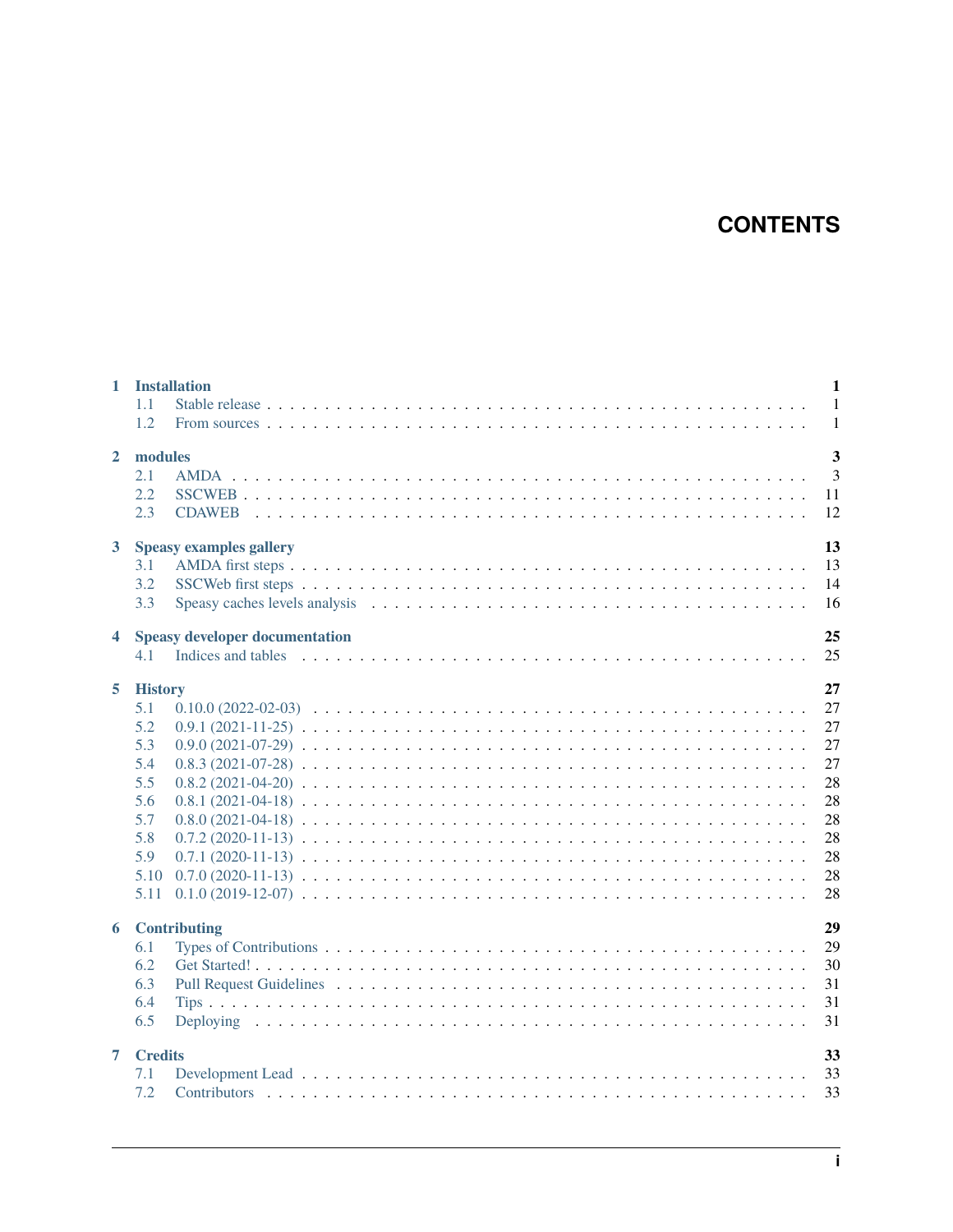| 8 Quickstart | 35 |
|--------------|----|
| 9 Features   | 37 |
| 10 Examples  | 39 |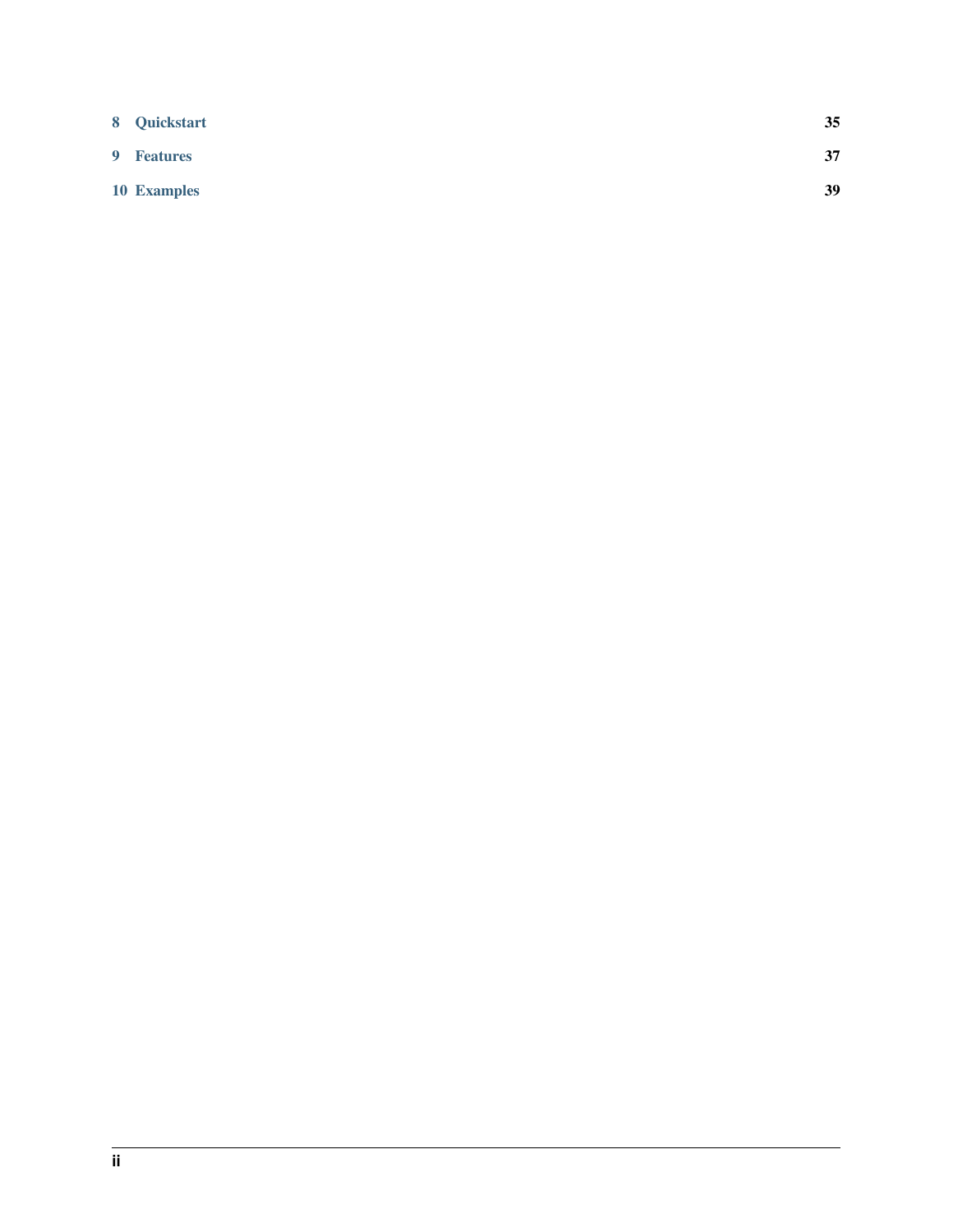### **ONE**

# **INSTALLATION**

### <span id="page-4-1"></span><span id="page-4-0"></span>**1.1 Stable release**

To install Space Physics WebServices Client, run this command in your terminal:

```
$ pip install speasy
# or
$ pip install --user speasy
```
This is the preferred method to install Space Physics WebServices Client, as it will always install the most recent stable release.

If you don't have [pip](https://pip.pypa.io) installed, this [Python installation guide](http://docs.python-guide.org/en/latest/starting/installation/) can guide you through the process.

### <span id="page-4-2"></span>**1.2 From sources**

The sources for Space Physics WebServices Client can be downloaded from the [Github repo.](https://github.com/SciQLop/speasy)

You can either clone the public repository:

```
$ git clone git://github.com/SciQLop/speasy
```
Or download the [tarball:](https://github.com/SciQLop/speasy/tarball/main)

```
$ curl -OL https://github.com/SciQLop/speasy/tarball/main
```
Once you have a copy of the source, you can install it with:

\$ python setup.py install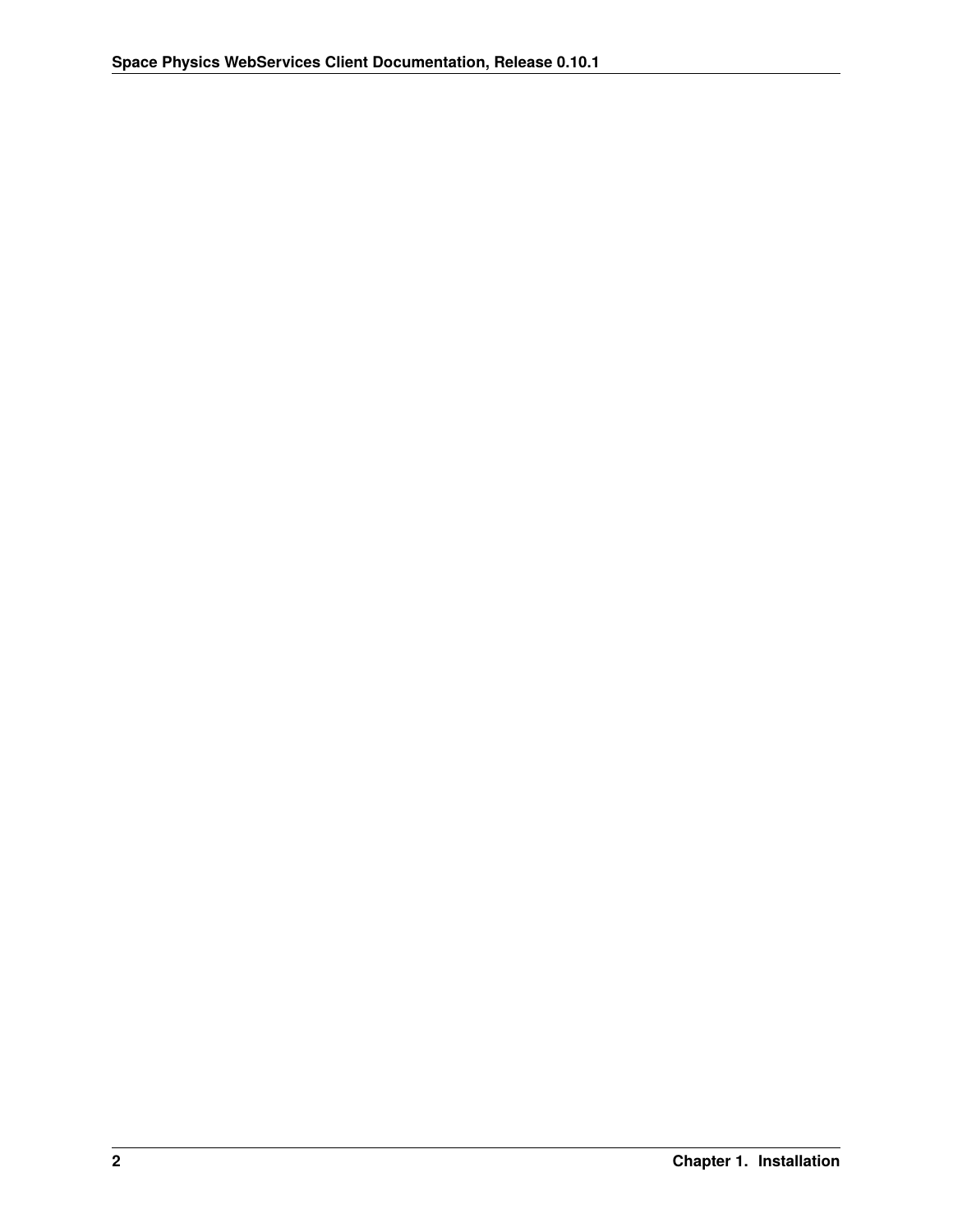**TWO**

# **MODULES**

### <span id="page-6-1"></span><span id="page-6-0"></span>**2.1 AMDA**

[AMDA](http://amda.irap.omp.eu/) is one of the main data providers handled by speasy. Most products are either available using directly the AMDA module or using speasy.get\_data(). The following documentation will focus on AMDA module specific usage.

#### **2.1.1 Basics: Getting data from AMDA**

[AMDA](http://amda.irap.omp.eu/) distributes several products such as Parameters, user Parameters, Datasets, Timetables, user Timetables, Catalogs and user Catalogs. Speasy makes them accessible thanks to this module with get\_data() or their dedicated methods such as get\_parameter(), get\_user\_parameter(),. . . Note that you can browse the list of all available products from [AMDA](http://amda.irap.omp.eu/) Workspace:

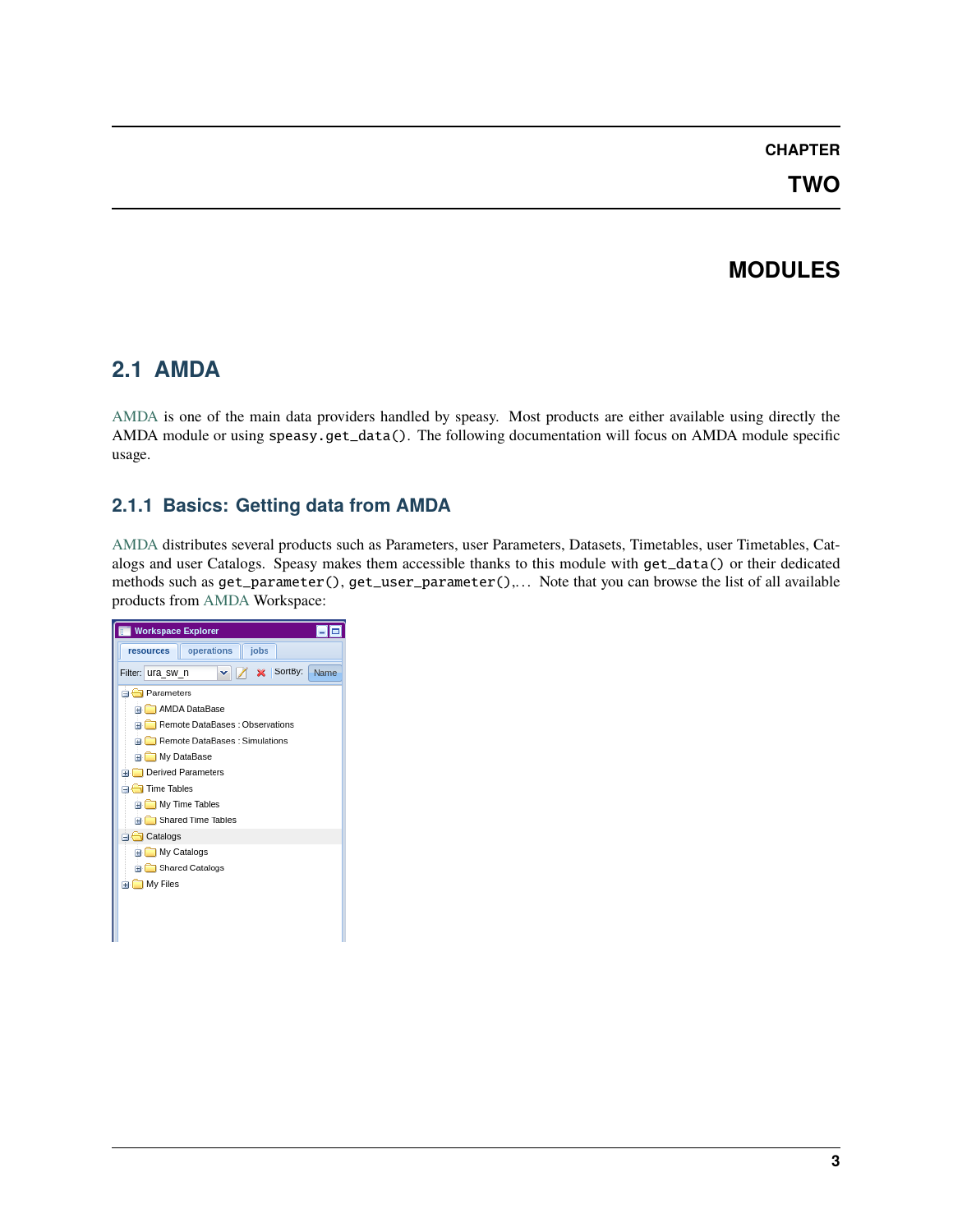

This module provides two kinds of operations, **list** or **get** and so user methods are prefixed with one of them.

- **get** methods retrieve the given product from AMDA server, they takes at least the product identifier and time range for time series
- **list** methods list available products of a given type on AMDA, they return a list of indexes that can be passed to a **get** method

#### **Parameters**

Let's start with a simple example, we want to download the first parameter available on AMDA:

```
>>> from speasy import amda
>>> first_param_index=amda.list_parameters()[0]
>>> print(first_param_index)
<ParameterIndex: |b|>
>>> first_param=amda.get_parameter(first_param_index, "2018-01-01", "2018-01-02")
>>> first_param.columns
['imf_mag']
>>> len(first_param.time)
5400
```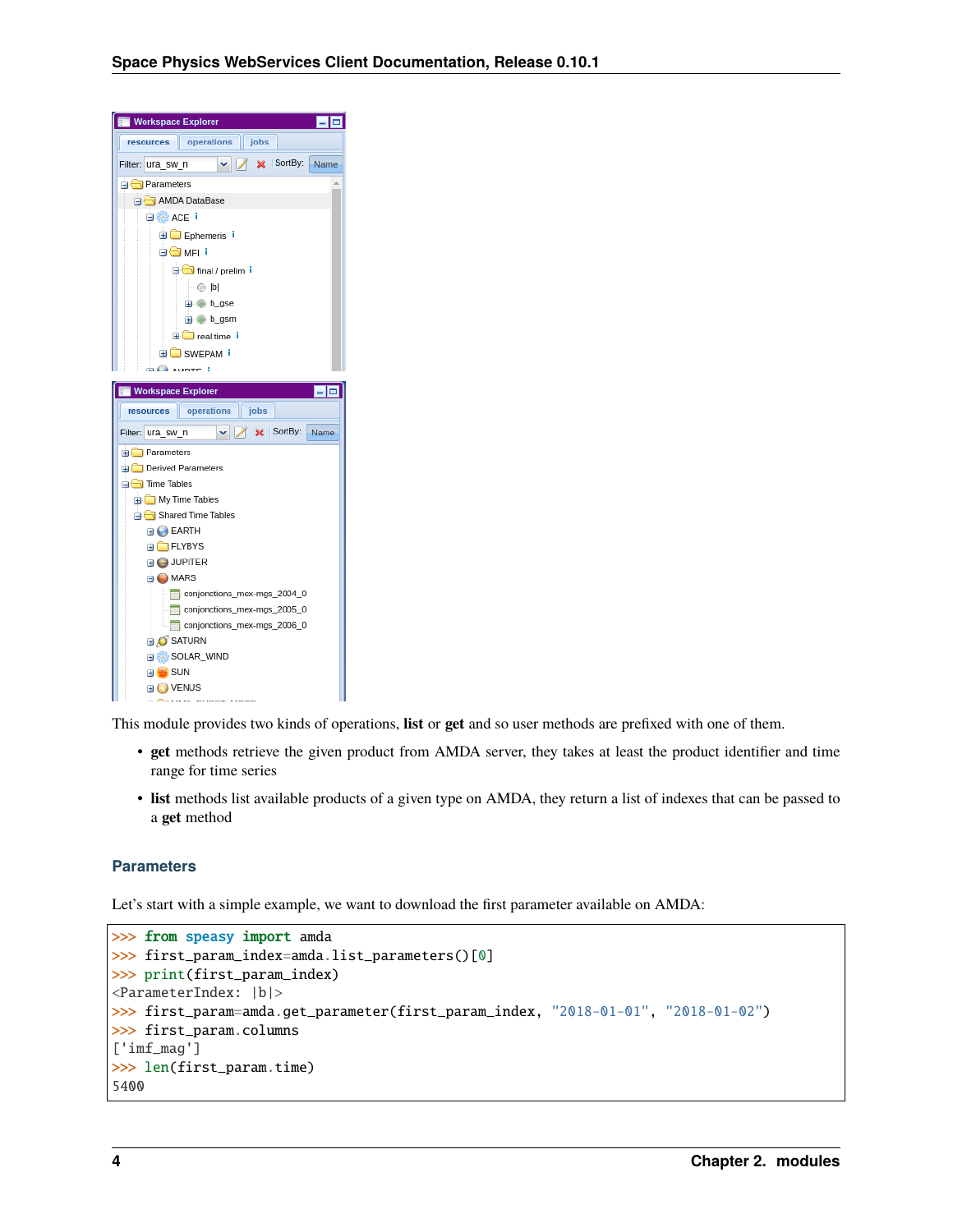Usually you already know which product you want to download, two scenarios are available:

1. You are an [AMDA](http://amda.irap.omp.eu/) web interface user, so you want some specific product from AMDA Workspace. You need first to get your product id, you will find the id from the tooltip while hovering any product (Dataset, Parameter, Timetable or Catalog):

| <b>Workspace Explorer</b><br>$\blacksquare$        |
|----------------------------------------------------|
| operations<br>jobs<br>resources                    |
| X SortBy:<br>YZ<br>Filter: None<br>Name<br>Target  |
| HILL MMS2                                          |
| <b>E</b> MMS3 i                                    |
| O MMS4 i                                           |
| Analytical Models i                                |
| <b>EDP</b> i                                       |
| <b>Ephemeris</b> i                                 |
| <b>OF FGM</b>                                      |
| <b>D</b> burst i                                   |
| ⊟ <del></del> Survey i                             |
| b_gse<br>田                                         |
| b_gsm<br>nT<br>ID: <i>mms4</i> b gse<br>$\odot$  b |
| @ pressure_b                                       |
| ⊞⊟FPIi                                             |
| <b>E</b> HPCA <sup>I</sup>                         |

Then simply:

```
>>> from speasy import amda
>>> mms4_fgm_btot=amda.get_parameter('mms4_b_tot', "2018-01-01", "2018-01-02")
>>> mms4_fgm_btot.columns
['mms4_b_tot']
>>> len(mms4_fgm_btot.time)
986745
```
2. Second scenario, your are not much familiar with AMDA, then you can simply browse speasy dynamic inventory. In the following example, we alias AMDA data tree as amdatree, note that Python completion works and you will be able to discover AMDA products directly from your Python terminal or notebook:

```
>>> from speasy import amda
>>> from speasy.inventory.data_tree import amda as amdatree
>>> mms4_fgm_btot=amda.get_parameter(amdatree.Parameters.MMS.MMS4.FGM.mms4_fgm_srvy.mms4_
˓→b_tot, "2018-01-01", "2018-01-02")
>>> mms4_fgm_btot.columns
['mms4_b_tot']
>>> len(mms4_fgm_btot.time)
986745
```
See get\_parameter() or get\_data() for more details.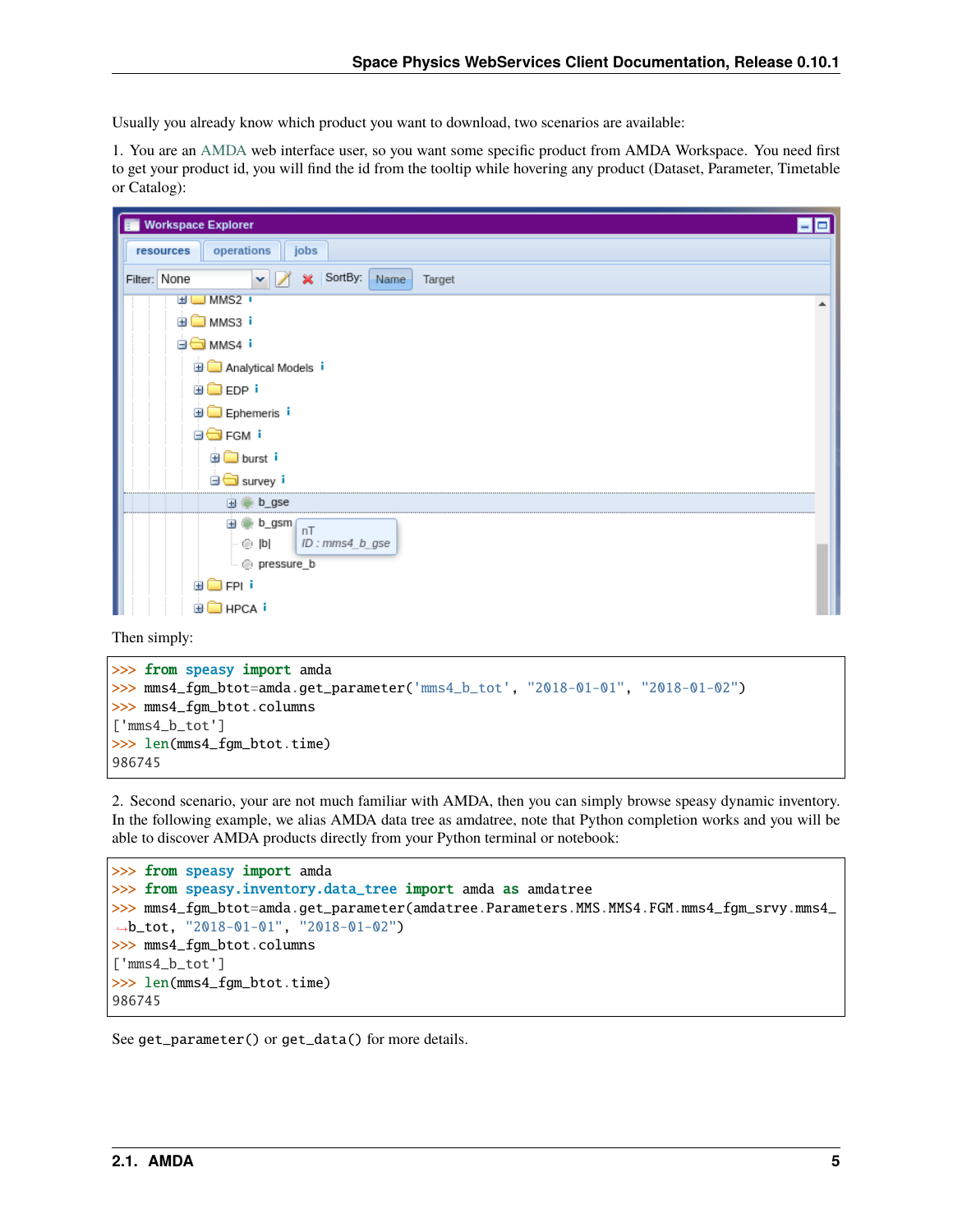#### **Catalogs and TimeTables**

Downloading Catalogs and TimeTables from [AMDA](http://amda.irap.omp.eu/) is similar to Parameters. For example let's assume you want to download the first available catalog:

```
>>> from speasy import amda
>>> first_catalog_index=amda.list_catalogs()[0]
>>> print(first_catalog_index)
<CatalogIndex: model_regions_plasmas_mms_2019>
>>> first_catalog=amda.get_catalog(first_catalog_index)
>>> first_catalog
<Catalog: model_regions_plasmas_mms_2019>
>>> len(first_catalog)
12691
>>> print(first_catalog[1])
<Event: 2019-01-01T00:24:04+00:00 -> 2019-01-01T00:24:04+00:00 | {'classes': '1'}>
```
Exactly the same with a TimeTable:

```
>>> from speasy import amda
>>> first_timetable_index=amda.list_timetables()[0]
>>> print(first_timetable_index)
<TimetableIndex: FTE_c1>
>>> first_timetable=amda.get_timetable(first_timetable_index)
>>> first_timetable
<TimeTable: FTE_c1>
>>> len(first_timetable)
782
>>> print(first_timetable[1])
<DateTimeRange: 2001-02-02T17:29:29+00:00 -> 2001-02-02T17:29:30+00:00>
```
As with Parameters you can also use the ID found on [AMDA](http://amda.irap.omp.eu/) web user interface: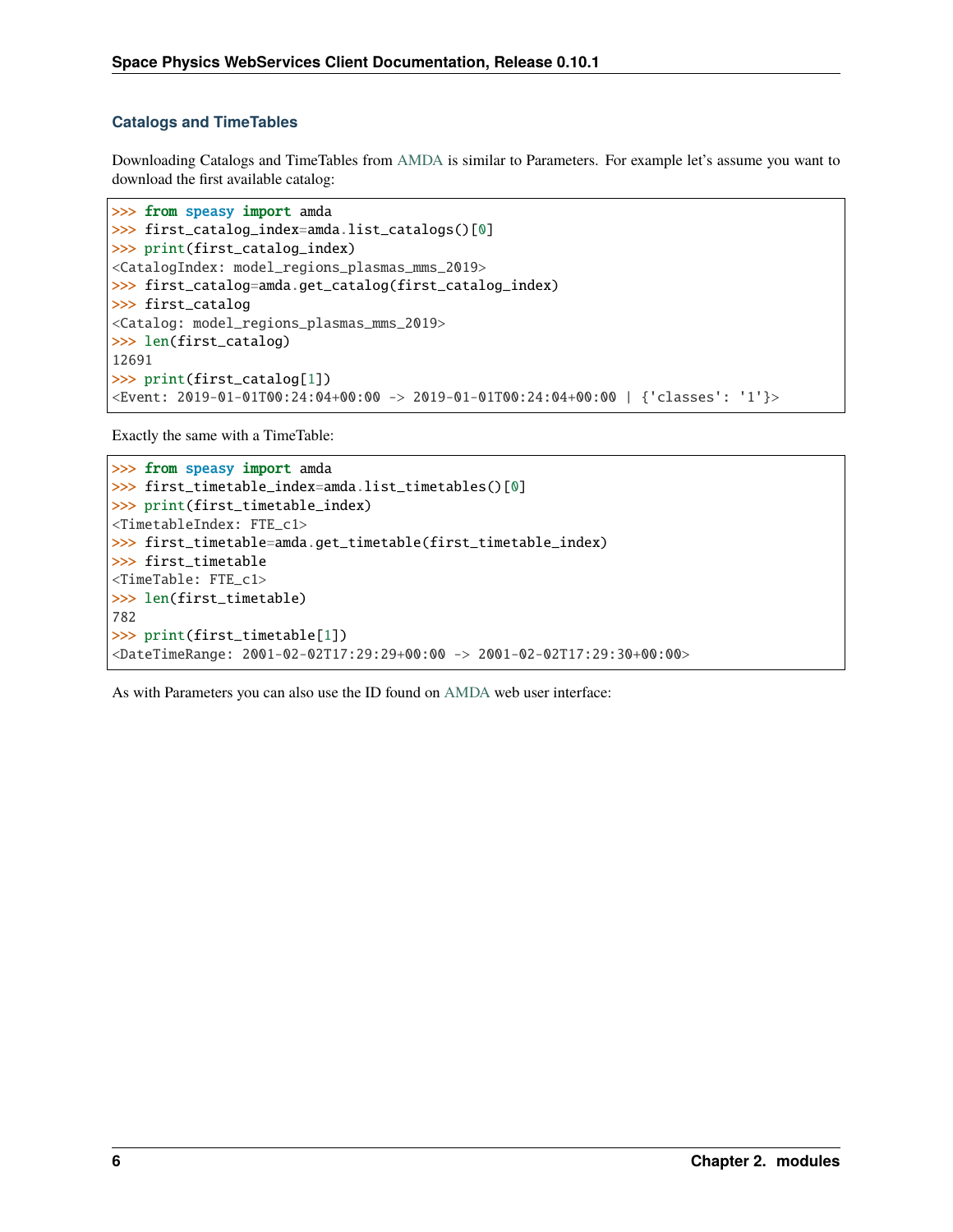| <b>Workspace Explorer</b>                                                                                                                                                                                                                                                                                                                                                                                                                                                                                                                                                                                                                                                                                                                                                                                                                                                                                                                                                                                        |  |
|------------------------------------------------------------------------------------------------------------------------------------------------------------------------------------------------------------------------------------------------------------------------------------------------------------------------------------------------------------------------------------------------------------------------------------------------------------------------------------------------------------------------------------------------------------------------------------------------------------------------------------------------------------------------------------------------------------------------------------------------------------------------------------------------------------------------------------------------------------------------------------------------------------------------------------------------------------------------------------------------------------------|--|
| operations<br>jobs<br><b>resources</b>                                                                                                                                                                                                                                                                                                                                                                                                                                                                                                                                                                                                                                                                                                                                                                                                                                                                                                                                                                           |  |
| Filter: None<br>SortBy:<br>Name<br>Target                                                                                                                                                                                                                                                                                                                                                                                                                                                                                                                                                                                                                                                                                                                                                                                                                                                                                                                                                                        |  |
| Time Tables                                                                                                                                                                                                                                                                                                                                                                                                                                                                                                                                                                                                                                                                                                                                                                                                                                                                                                                                                                                                      |  |
| Catalogs                                                                                                                                                                                                                                                                                                                                                                                                                                                                                                                                                                                                                                                                                                                                                                                                                                                                                                                                                                                                         |  |
| My Catalogs                                                                                                                                                                                                                                                                                                                                                                                                                                                                                                                                                                                                                                                                                                                                                                                                                                                                                                                                                                                                      |  |
| Shared Catalogs                                                                                                                                                                                                                                                                                                                                                                                                                                                                                                                                                                                                                                                                                                                                                                                                                                                                                                                                                                                                  |  |
| <b>EARTH</b>                                                                                                                                                                                                                                                                                                                                                                                                                                                                                                                                                                                                                                                                                                                                                                                                                                                                                                                                                                                                     |  |
| model regions plasmas mms 2019                                                                                                                                                                                                                                                                                                                                                                                                                                                                                                                                                                                                                                                                                                                                                                                                                                                                                                                                                                                   |  |
| Nb intervals: 12691<br>FLY Shared by: renard $(2021-12-08T07:04:52+00:00)$<br>Description: Prediction from: Breuillard Hugo et al. - Automatic Classification of Plasma Regions in<br>$\overline{\Box}$ INS<br>Near-Earth Space With Supervised Machine Learning: Application to Magnetospheric Multi Scale<br>JUP 20162019 Observations - 2020 http://dx.doi.org/10.3389/fspas.2020.00055 Generated by the<br>CDPP/AMDA team by using: * 'MMS1/FGM/survey' and 'MMS1/FPI/fast mode/DIS : ions' datasets<br>MAF published in AMDA * Pre-trained model publicly available in Gitlab:<br>https://gitlab.com/aidaspace/notebooks aida/-/tree/master/04 sitl classification region ** This<br>catalog has not been validated by the corresponding author. Please, use it with care. ** The<br>SAT predicted region is given by "classes" with the following mapping: $*$ 0 : SW $*$ 1 : FS $*$ 2 : BS $*$ 3 : MSH $*$ 4 : MP $*$ 5 : BL $*$ 6 : MSP $*$ 7 : PS $*$ 8 : PSBL $*$ 9 : LOBE<br>SOL ID: sharedcatalog 22 |  |
| SUN                                                                                                                                                                                                                                                                                                                                                                                                                                                                                                                                                                                                                                                                                                                                                                                                                                                                                                                                                                                                              |  |

#### Then simply:

```
>>> from speasy import amda
>>> catalog_mms_2019=amda.get_catalog("sharedcatalog_22")
>>> catalog_mms_2019
<Catalog: model_regions_plasmas_mms_2019>
>>> len(catalog_mms_2019)
12691
>>> print(catalog_mms_2019[1])
<Event: 2019-01-01T00:24:04+00:00 -> 2019-01-01T00:24:04+00:00 | {'classes': '1'}>
```
And also alternatively you can use the dynamic inventory:

```
>>> from speasy import amda
>>> from speasy.inventory.data_tree import amda as amdatree
>>> catalog_mms_2019=amda.get_catalog(amdatree.Catalogs.SharedCatalogs.EARTH.model_
˓→regions_plasmas_mms_2019)
>>> catalog_mms_2019
<Catalog: model_regions_plasmas_mms_2019>
>>> len(catalog_mms_2019)
12691
>>> print(catalog_mms_2019[1])
<Event: 2019-01-01T00:24:04+00:00 -> 2019-01-01T00:24:04+00:00 | {'classes': '1'}>
```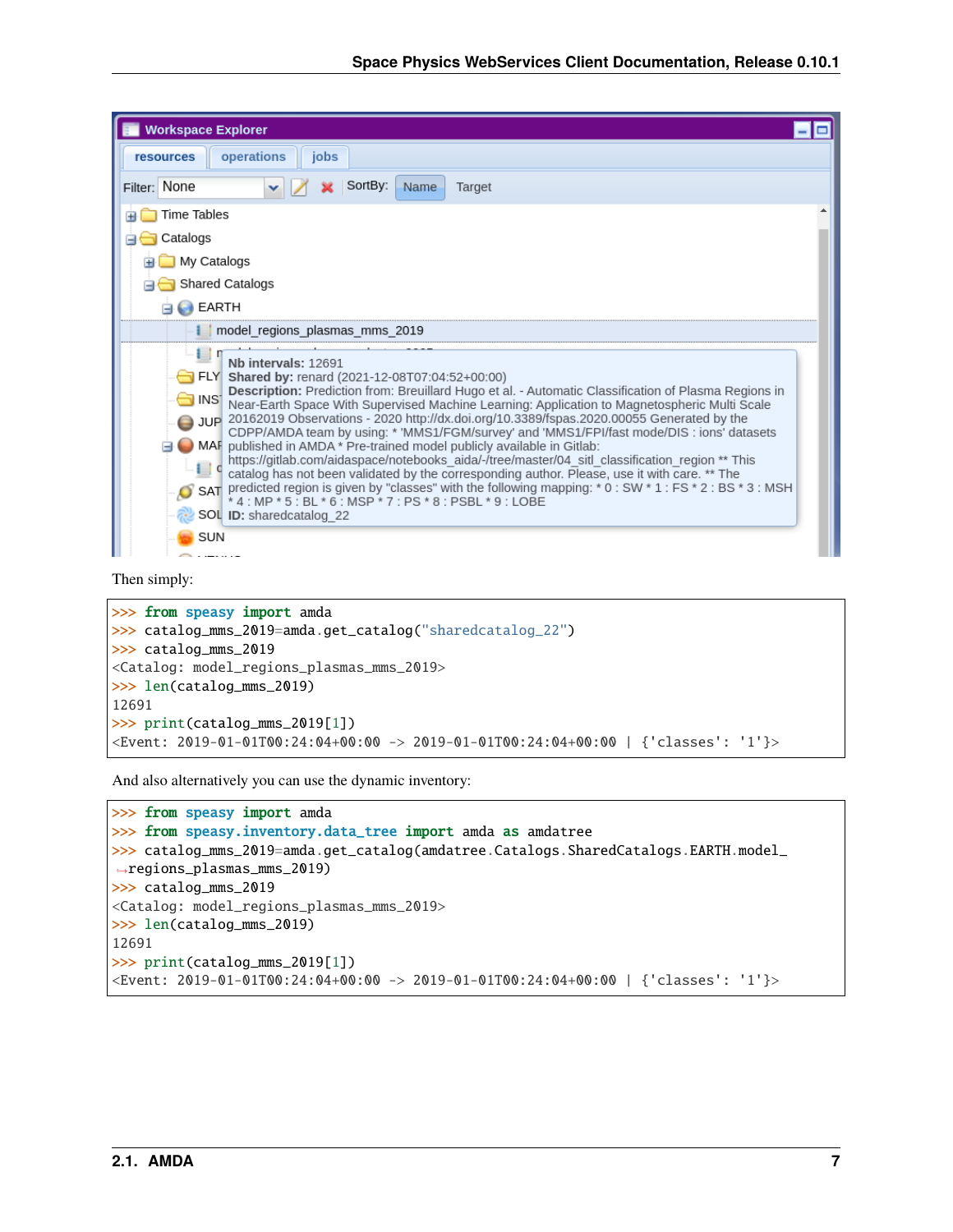#### **2.1.2 Some examples using AMDA products**

#### **My first plot from AMDA**

In this example we will use AMDA module to retrieve and plot MMS2 FGM data, feel free to change the code and experiment!

```
>>> import matplotlib.pyplot as plt
>>> import speasy as spz
>>> from speasy.inventory.data_tree import amda as amda_tree
>>> mms2_b_gse = spz.amda.get_parameter(amda_tree.Parameters.MMS.MMS2.FGM.mms2_fgm_srvy.
˓→mms2_b_gse, "2020-02-01", "2020-02-02")
>>> # Check that mms2_b_gse isn't empty
>>> len(mms2_b_gse)
1382895
>>> # Then you can use the SpeasyVariable plot method for quick plots
>>> mms2_b_gse.plot()
>>> plt.show()
```
Then you should get something like this:



**Note:**

- Depending on your matplotlib backend and if you are using Jupyter Notebooks or a simple python terminal you may need to adapt this example.
- Speasy is not a plotting package, to produce publication ready figures, use something like matplotlib or seaborn directly.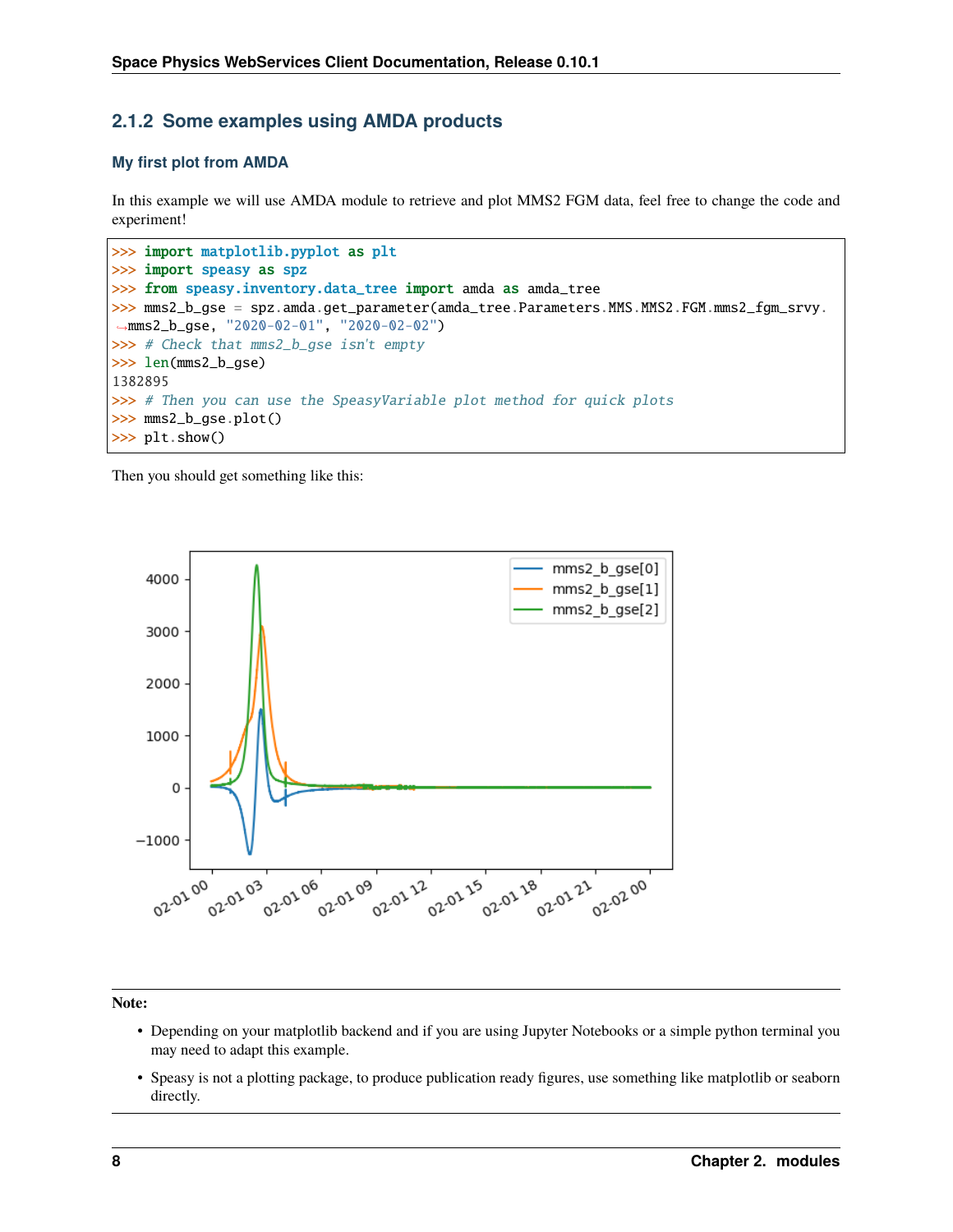#### **Using timetables to download data**

In this example we will use AMDA to first retrieve a public timetable containing time intervals where Magnetic Clouds were detected with [Wind](https://wind.nasa.gov/) spacecraft. Then download the magnetic field magnitude measured with [MFI](https://wind.nasa.gov/mfi/instrumentation.html) instrument for each interval where a Magnetic cloud was found. Once we have magnetic field measurements inside each cloud, we will as an example plot the average distribution.

```
>>> import matplotlib.pyplot as plt
>>> import numpy as np
>>> import speasy as spz
>>> from speasy.inventory.data_tree import amda as amda_tree
>>> Magnetic_Clouds = spz.amda.get_timetable(amda_tree.TimeTables.SharedTimeTables.SOLAR_
˓→WIND.Magnetic_Clouds)
>>> print(Magnetic_Clouds.meta['description'])
Magnetic Clouds from WIND/MFI 1995-2007 -- Estimated start and end times from a magnetic␣
\rightarrowfield model [Lepping et al., 1990] which assumes that the field within the magnetic
→cloud is force free, i.e., so that the electrical current and the magnetic field are<sub></sub>
˓→parallel and proportional in strength everywhere within its volume -- see http://
˓→lepmfi.gsfc.nasa.gov/mfi/mag_cloud_pub1.html ;
        Historic: From old AMDA;
        Creation Date : 2013-11-22T13:52:50;
>>> # Check that the timetable has at least some events (as expected)
>>> len(Magnetic_Clouds)
106
>>> # Then we can plot their duration distribution
>>> def duration(event):
... return (event.stop_time.timestamp() - event.start_time.timestamp())/3600
...
>>> clouds_duration = [duration(cloud) for cloud in Magnetic_Clouds]
>>> plt.hist(clouds_duration, label="Clouds duration (Hours)")
>>> plt.legend()
>>> plt.show()
>>> # Now let's get MFI data for each cloud
>>> b_mfi_coulds = [ spz.amda.get_parameter(amda_tree.Parameters.Wind.MFI.wnd_mfi_kp.wnd_
˓→bmag, cloud.start_time, cloud.stop_time) for cloud in Magnetic_Clouds ]
>>> # compute mean of B for each cloud and ignore NaNs
>>> b_mean_mfi_clouds = [ np.nanmean(cloud.data) for cloud in b_mfi_coulds ]
>>> plt.hist(b_mean_mfi_clouds, label="B mean in Magnetic Clouds (nT)")
>>> plt.legend()
>>> plt.show()
```
Then you should get something like these plots: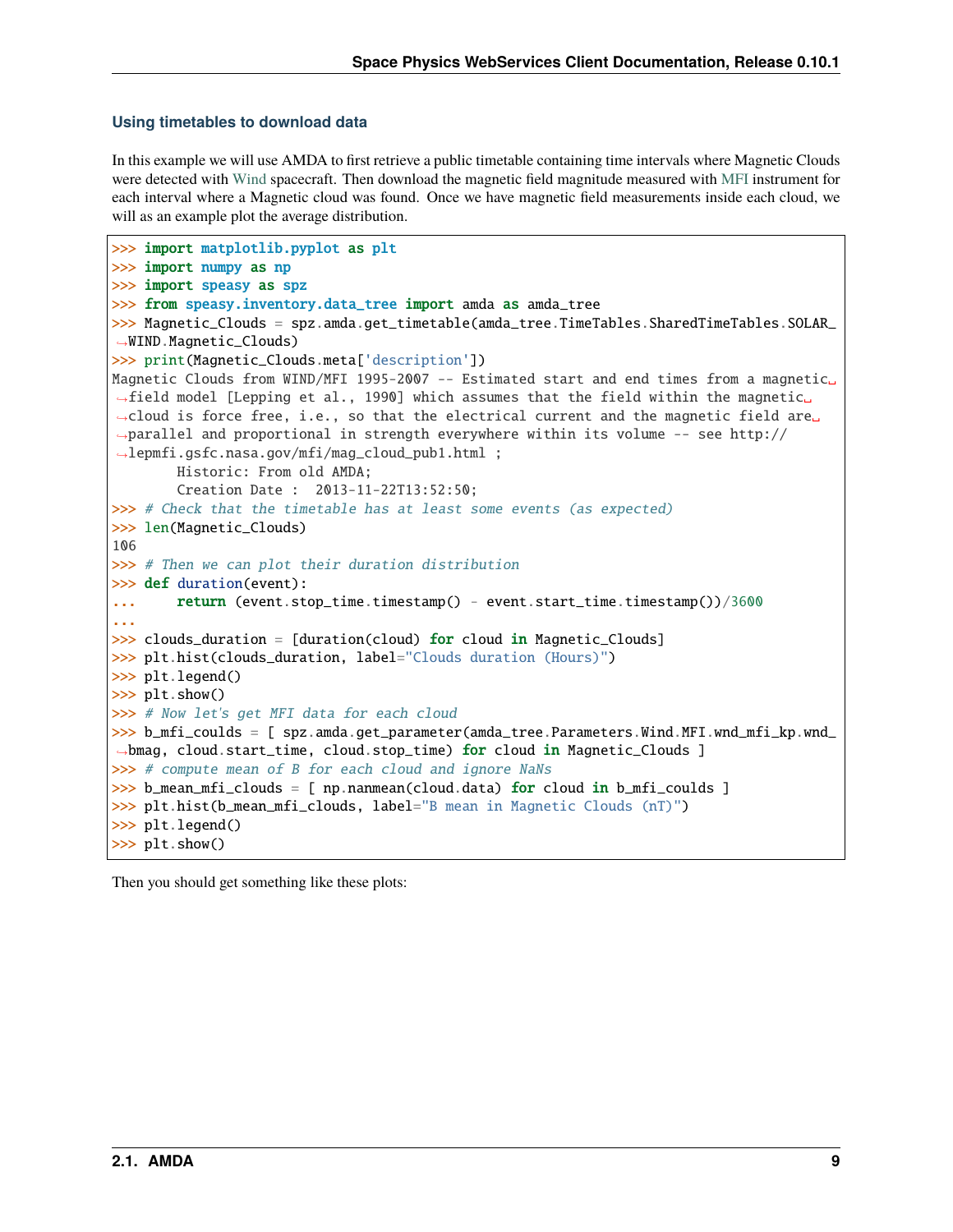

#### **Note:**

- Depending on your matplotlib backend and if you are using Jupyter Notebooks or a simple python terminal you may need to adapt this example.
- Speasy is not a plotting package, to produce publication ready figures, use something like matplotlib or seaborn directly.

#### **2.1.3 Advanced: AMDA module configuration options**

#### **AMDA user login**

Most AMDA features are available without login except user created product from web user interface. You can configure speasy to store your AMDA login, from your favourite python terminal:

```
>>> from speasy import config
>>> config.amda_username.set('my_username')
>>> config.amda_password.set('my_password')
>>> # check that your login/password are correctly set
>>> config.amda_username.get(), config.amda_password.get()
('my_username', 'my_password')
```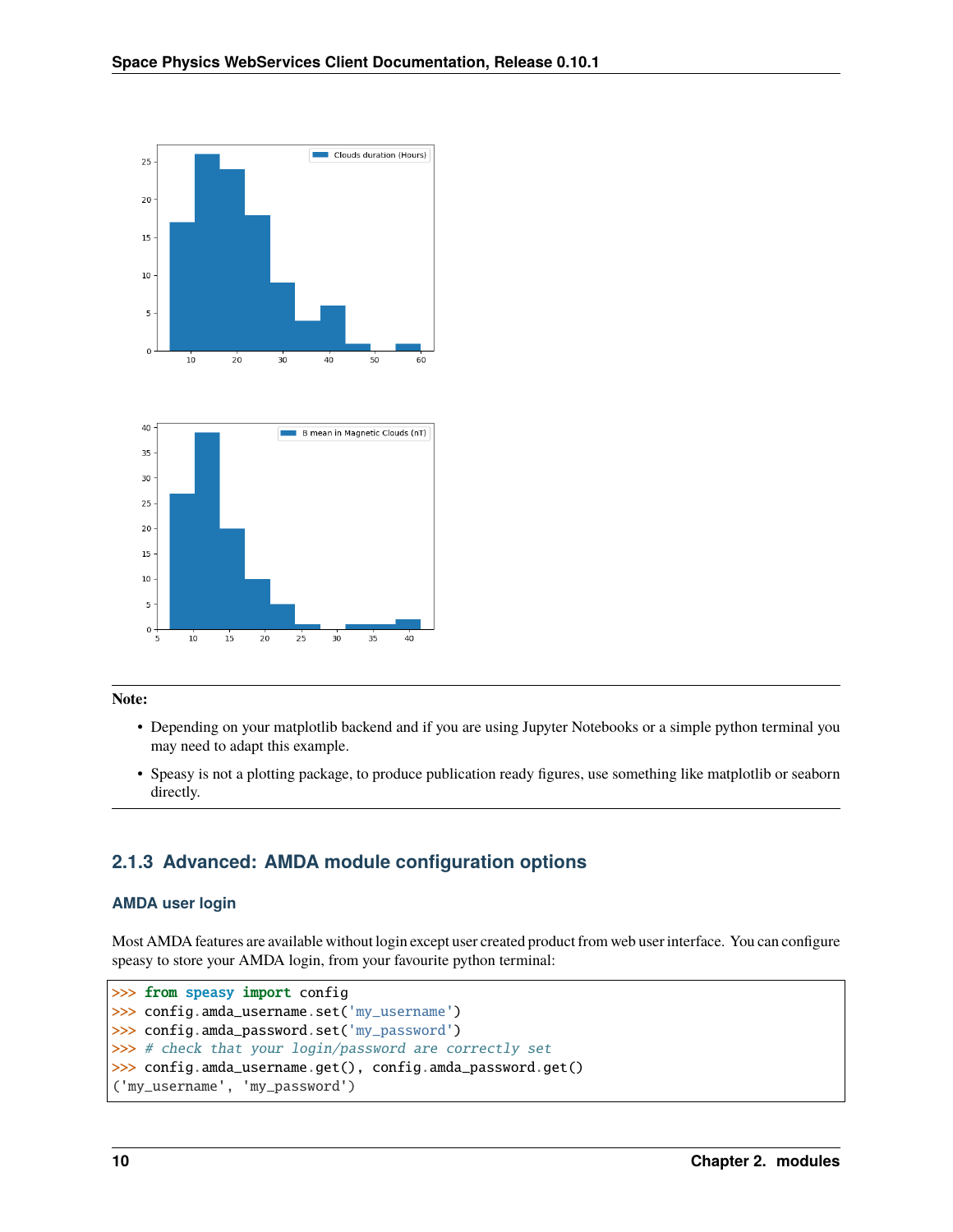Then if you correctly typed your login you should be able to list and get user products:

```
>>> from speasy import amda
>>> # list user products
>>> amda.list_user_parameters()
[<ParameterIndex: test_param>]
>>> amda.list_user_catalogs()
[<CatalogIndex: MyCatalog>]
>>> amda.list_user_timetables()
[<TimetableIndex: test_alexis>, <TimetableIndex: test_alexis2>, <TimetableIndex: tt3>]
>>> # get my first user catalog
>>> amda.get_user_catalog(amda.list_user_catalogs()[0])
<Catalog: MyCatalog>
```
#### **AMDA cache retention**

While parameter download cache is not configurable and relies on product version to decide if local data is up to date compared to remote data. Requests like catalogs or time-tables download have a different dedicated cache based on duration, by default they will be cached for 15 minutes. As a consequence if a time-table has changed on AMDA servers it might take up to the configured duration to see it. This cache has been designed with interactive usage of speasy in mind where we want to minimize penalty of running multiple times the same command/line.

To change this cache duration value:

```
>>> from speasy import config
>>> # set cache duration to 900 seconds
>>> config.amda_user_cache_retention.set('900')
>>> config.amda_user_cache_retention.get()
'900'
```
#### <span id="page-14-0"></span>**2.2 SSCWEB**

[SSCWeb](https://sscweb.gsfc.nasa.gov/) provides trajectories for our solar system space objects such as planets, moons and spacecrafts in different coordinate systems. It's integration into speasy makes easy to get any available object trajectory on any time range.

#### **2.2.1 Basics: Getting data from SSCWeb module**

First you need to ensure that the trajectory you want to get is available with this module. The easiest solution is use speasy dynamic inventory so you will always get an up to date inventory:

```
>>> import speasy as spz
>>> # Let's only print the first 10 trajectories
>>> print(list(spz.inventory.flat_inventories.ssc.parameters.keys())[:10])
['ace', 'active', 'aec', 'aed', 'aee', 'aerocube6a', 'aerocube6b', 'aim', 'akebono',
˓→'alouette1']
```
Note that you can also use your python terminal completion and browse *spz.inventory.data\_tree.ssc.Trajectories* to find your trajectory. Once you have found your trajectory, you may also want to chose in which coordinates system your data will be downloaded. The following coordinates systems are available: **geo**, **gm**, **gse**, **gsm**, **sm**, **geitod**, **geij2000**. By default **gse** is used. Now you can get your trajectory: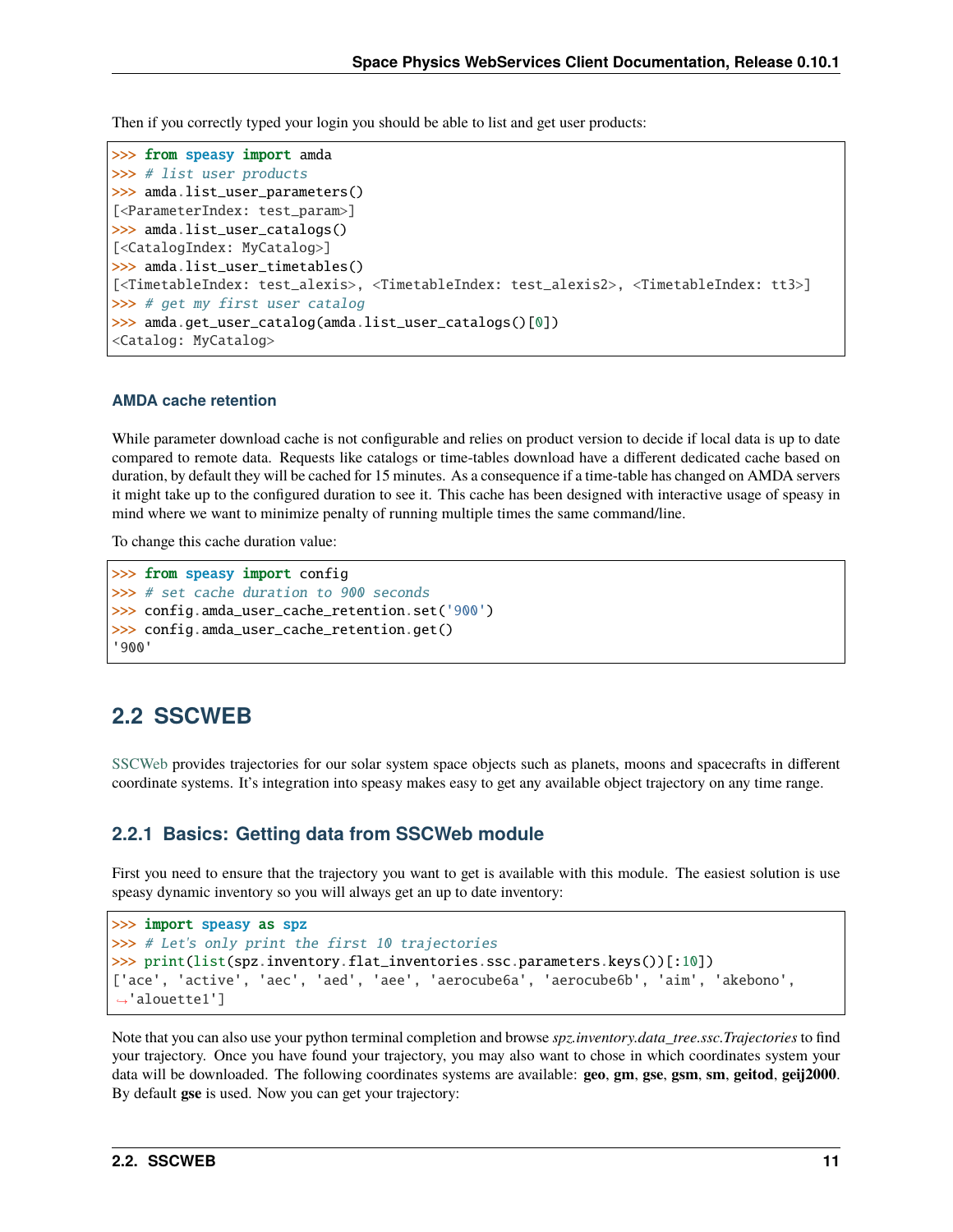```
>>> import speasy as spz
>>> # Let's assume you wanted to get MMS1 trajectory
>>> mms1_traj = spz.ssc.get_trajectory(spz.inventory.data_tree.ssc.Trajectories.mms1,
˓→"2018-01-01", "2018-02-01", 'gsm')
>>> mms1_traj.columns
['X', 'Y', 'Z']
>>> mms1_traj.data
<Quantity [[57765.77891127, 39928.64689416, 36127.69757491],
           [57636.78726753, 39912.67690181, 36075.18117495],
           [57507.67093183, 39896.65117739, 36022.43945697],
           ...,
           [74135.04374424, 741.72325874, 27240.73393024],
           [74007.246673 , 795.05699457, 27220.37053627],
           [73879.18392451, 848.35181084, 27199.87604795]] km>
```
### <span id="page-15-0"></span>**2.3 CDAWEB**

Speasy provides access to the following Web Services:

- *[AMDA](#page-6-1)*
- *[SSCWeb](#page-14-0)*
- *[CDAWeb](#page-15-0)*

While you can download any data with speasy.get\_data(), each web service have specificities and might expose extra features through their dedicated modules.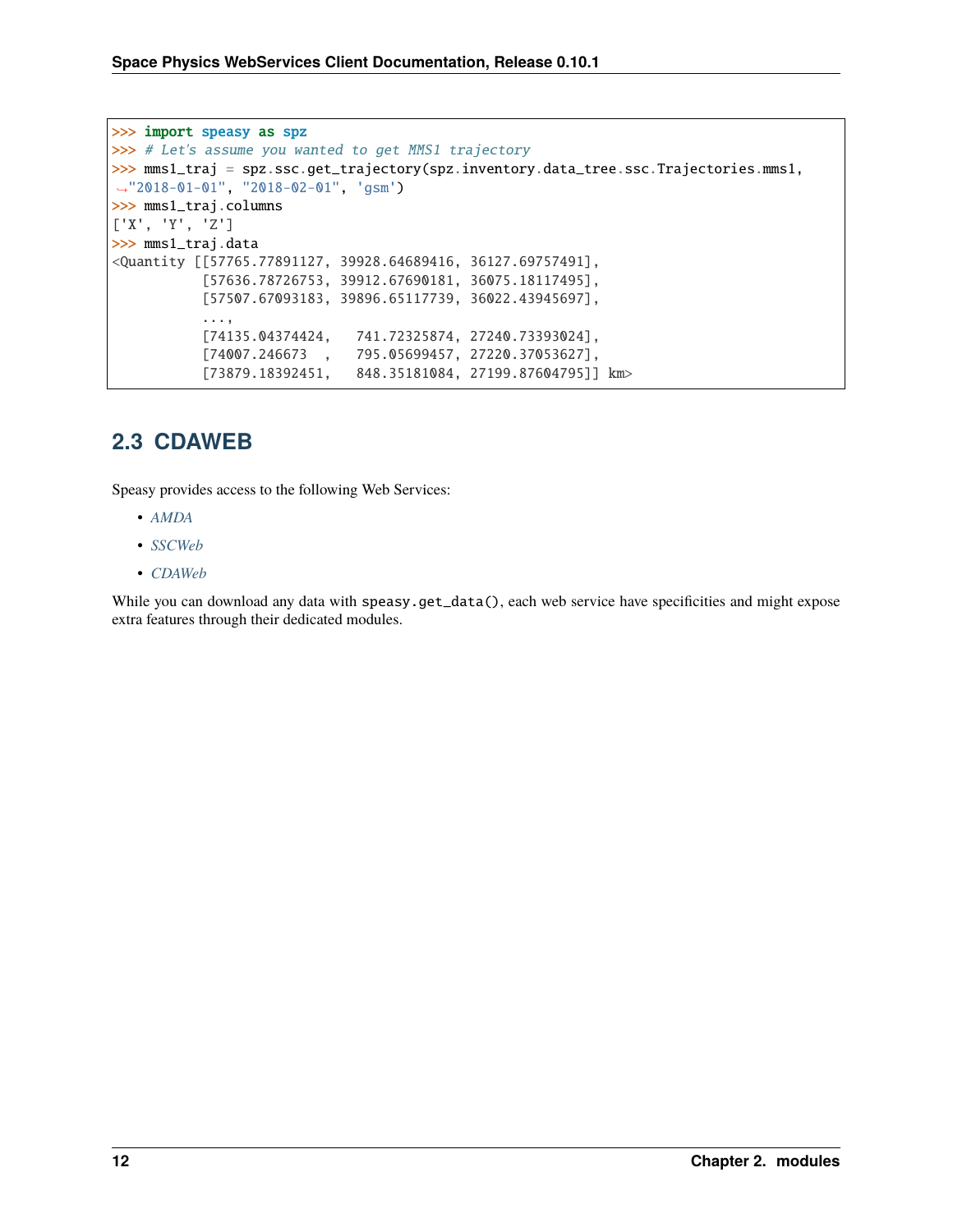**THREE**

### **SPEASY EXAMPLES GALLERY**

<span id="page-16-0"></span>Browse example folder on MyBinder:

<span id="page-16-1"></span>The following section was generated from docs/examples/AMDA.ipynb . . . . . . . . . . . . . . . . . . . . . . . . . . . . . . . . . . . . . . . . . . . . . . . . . . . . . . . . . . . . . . . . . . . . . . . . . . . . . . . . . . . .

### **3.1 AMDA first steps**

[1]: import speasy as spz %matplotlib widget from speasy.inventory.data\_tree import amda as amda\_tree # Use this instead if you are not using jupyterlab yet #%matplotlib notebook import matplotlib.pyplot as plt from datetime import datetime, timedelta

#### **3.1.1 A simple example with ACE IMF data**

[2]: ace\_mag = spz.get\_data(amda\_tree.Parameters.ACE.MFI.ace\_imf\_all.imf, datetime(2016,6,2),␣ →datetime(2016,6,5)) ace\_mag.plot()

[2]: <AxesSubplot:>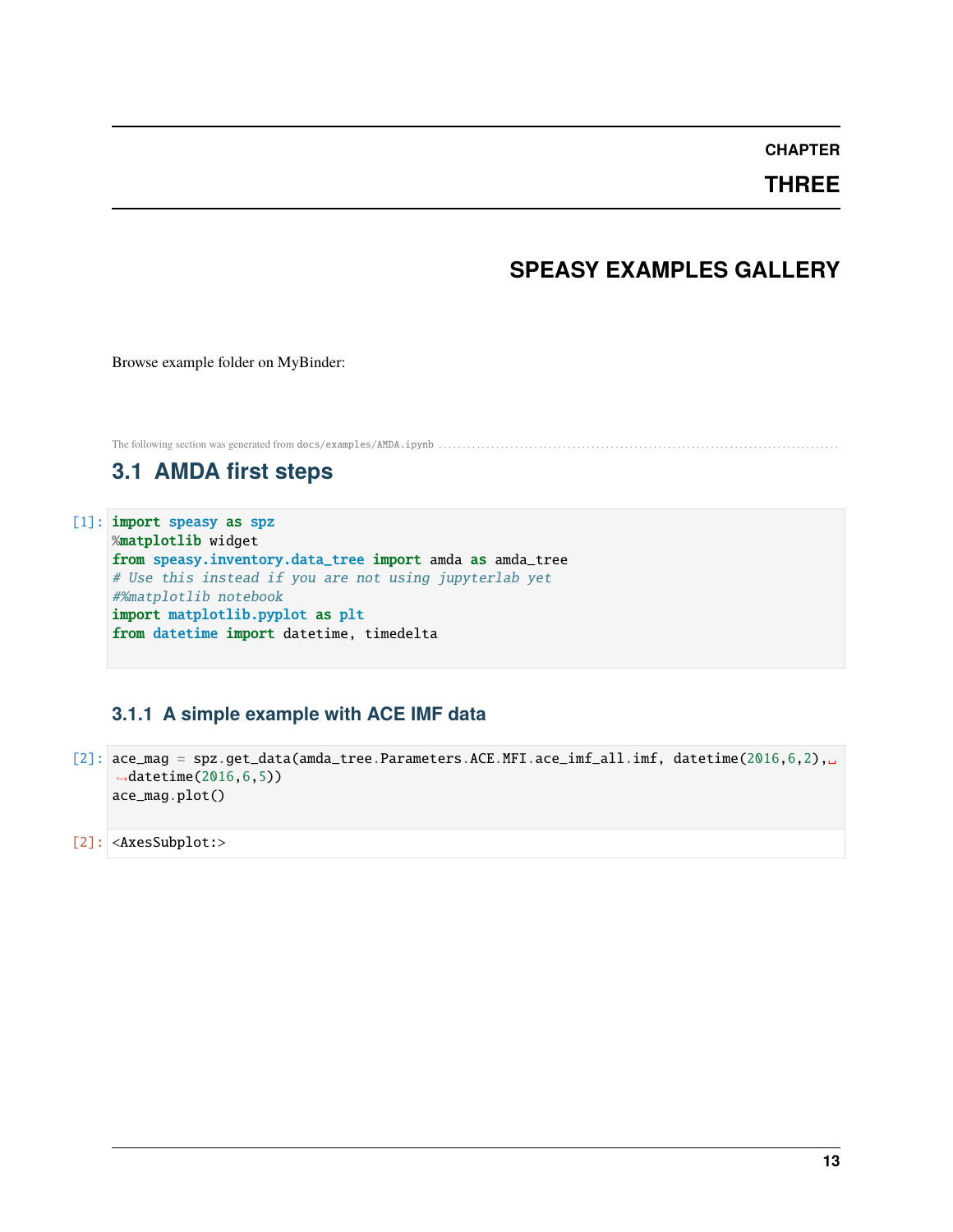

<span id="page-17-0"></span>The following section was generated from docs/examples/SSCWeb.ipynb ...

# **3.2 SSCWeb first steps**

```
[1]: import speasy as spz
     from speasy.inventory.data_tree import ssc as ssc_tree
    %matplotlib widget
     # Use this instead if you are not using jupyterlab yet
     #%matplotlib notebook
     import matplotlib.pyplot as plt
     from datetime import datetime, timedelta
     from astropy import units
    import numpy as np
```

```
[2]: moon_orbit = spz.get_data(ssc_tree.Trajectories.moon,
```

```
datetime(2019,6,2), datetime(2019,8,24), coordinate_system='gse
```

```
\leftrightarrow<sup>'</sup>)
moon_orbit.plot()
```
[2]: <AxesSubplot:>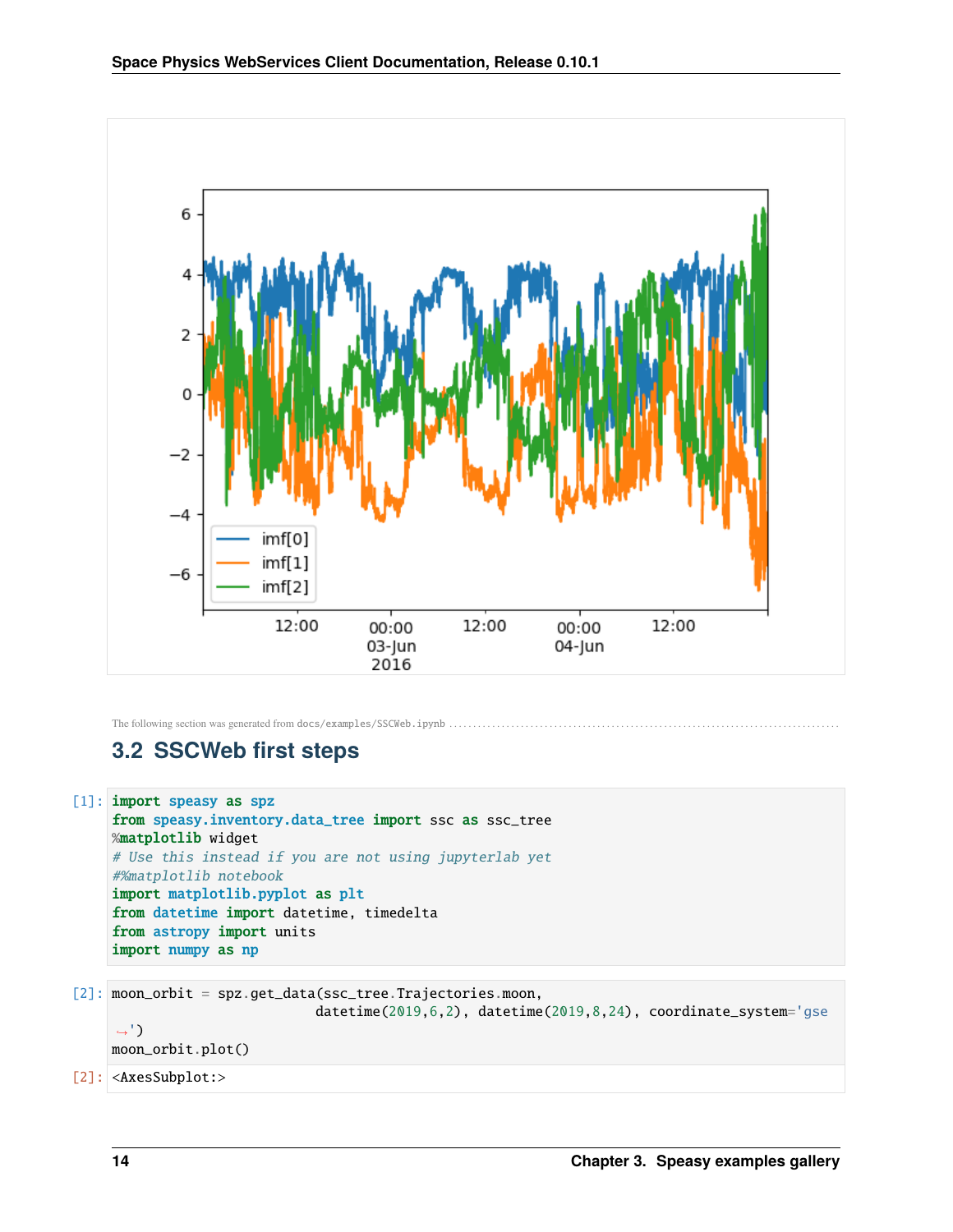

```
[3]: def plot_traj(var, ax, label):
        ax.plot(var.data[:,0],var.data[:,1],var.data[:,2], label=label)
    def plot_earth(ax):
        u = npu.linspace(0, 2 * np.pi, 100)
        v = npulinspace(0, np.pi, 100)
```

```
x = 6371 * np.outer(np.cos(u), np.sin(v))
    y = 6371 * np.outer(np.sin(u), np.sin(v))z = 6371 * np.outer(np.ones(np.size(u)), np.cos(v))
    ax.plot_surface(x, y, z, color='b')
themisb_orbit = spz.get_data(ssc_tree.Trajectories.themisb,
                          datetime(2019,6,2), datetime(2019,6,30), coordinate_system='gse
\leftrightarrow<sup>'</sup>)
mms1_orbit = spz.get_data(ssc_tree.Trajectories.mms1,
                          datetime(2019,6,2), datetime(2019,6,30), coordinate_system='gse
˓→')
moon_orbit = spz.get_data(ssc_tree.Trajectories.moon,
                          datetime(2019,6,2), datetime(2019,6,30), coordinate_system='gse
˓→')
```
(continues on next page)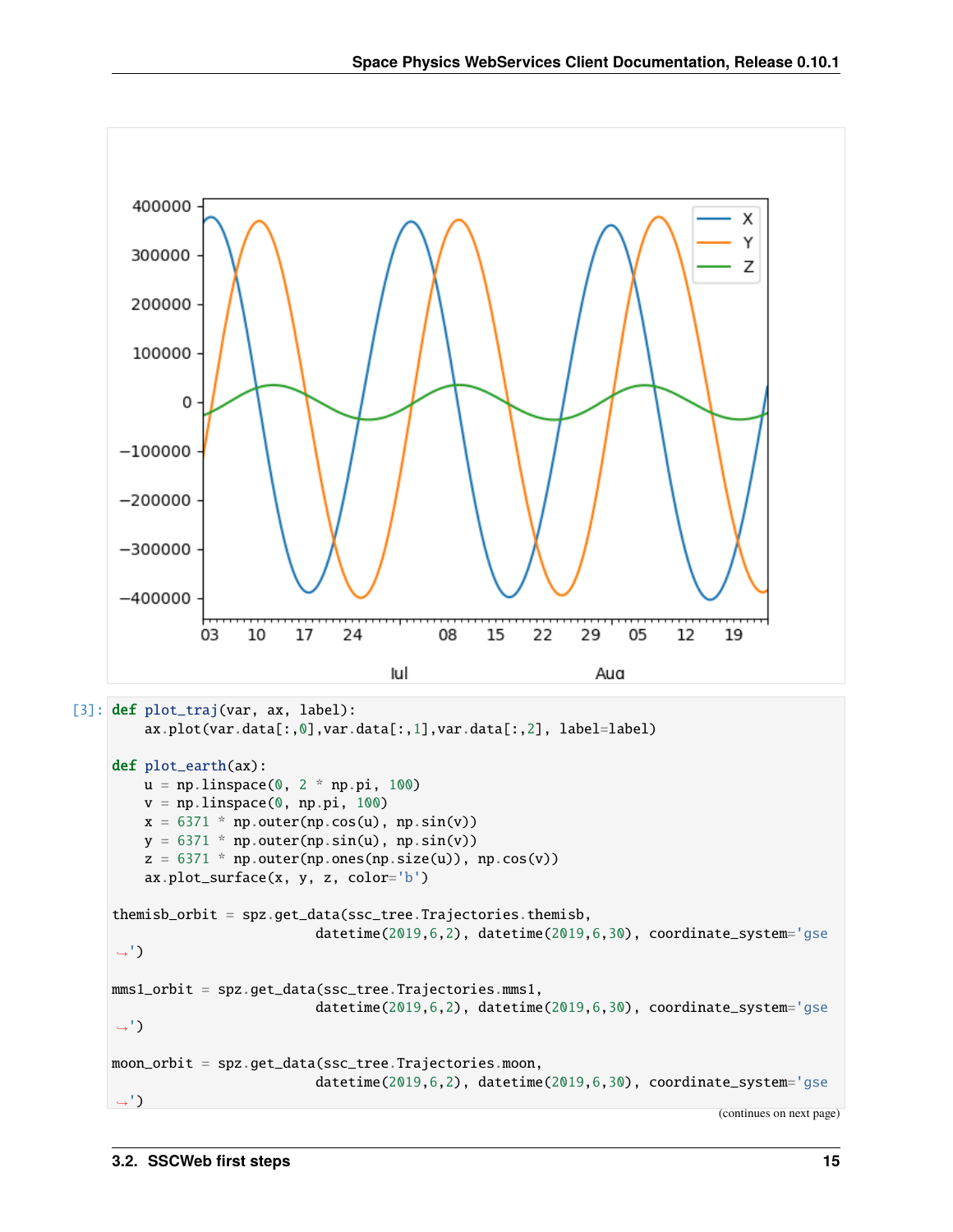

<span id="page-19-0"></span>The following section was generated from docs/examples/Caches.ipynb ....

### **3.3 Speasy caches levels analysis**

```
[1]: import speasy as spz
```
from speasy.inventory.data\_tree import amda as amda\_tree %matplotlib widget

(continues on next page)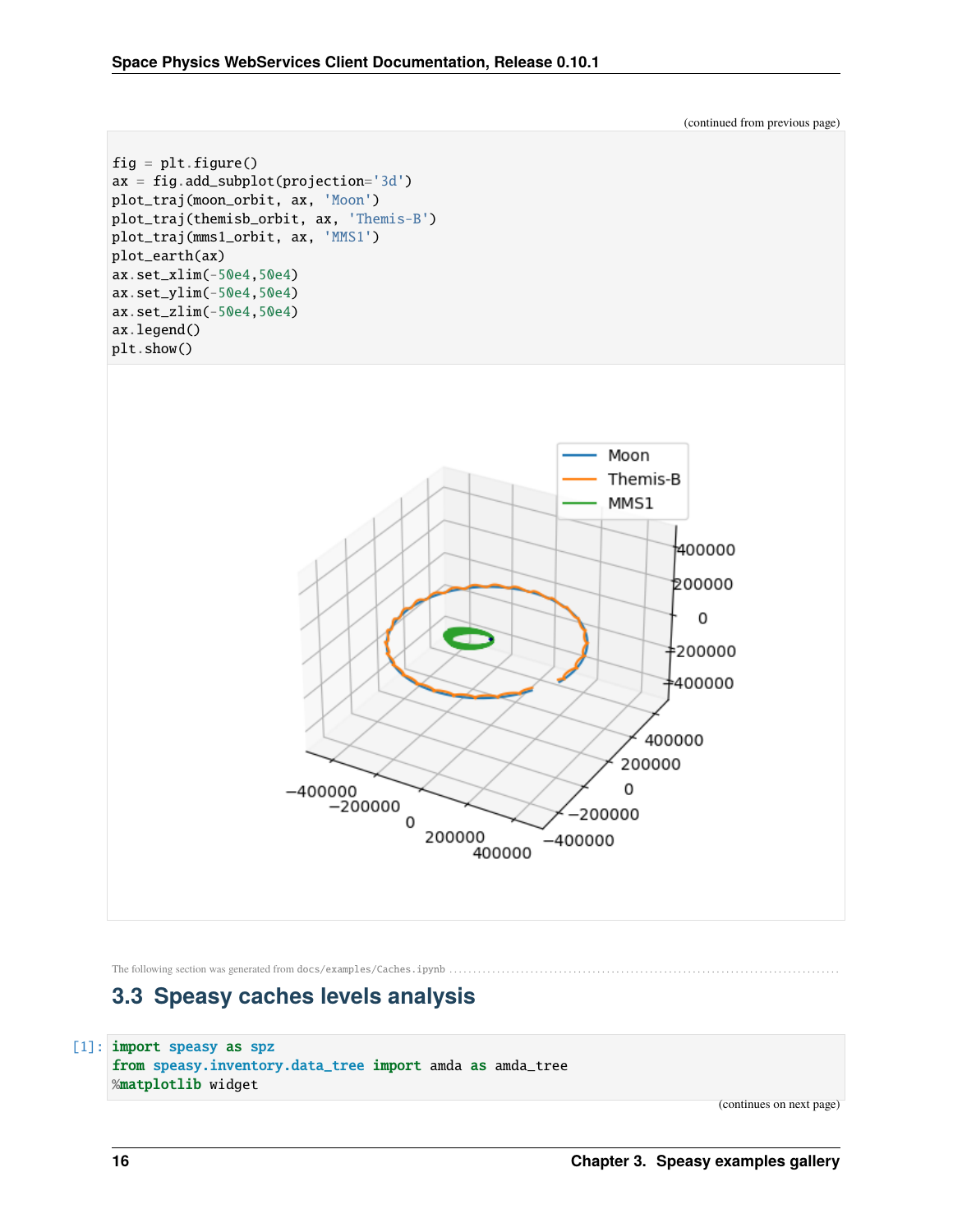(continued from previous page)

```
# Use this instead if you are not using jupyterlab yet
#%matplotlib notebook
import matplotlib.pyplot as plt
from datetime import datetime, timedelta
import time
import numpy as np
```
First ensure that speasy is setup to use SciQLop cache

```
[2]: spz.config.proxy_url.set('http://sciqlop.lpp.polytechnique.fr/cache')
    spz.config.proxy_enabled.set('True')
```

```
[3]: start_time = datetime(2016,6,2)
    stop_time = datetime(2016, 6, 8)reference_data = spz.get_data(amda_tree.Parameters.ACE.MFI.ace_imf_all.imf, start_time,␣
     \rightarrowstop_time)
    print(f"Data shape: {reference_data.data.shape}")
    print(f"Data size in Bytes: {reference_data.data.nbytes}")
    Data shape: (32400, 3)
```

```
Data size in Bytes: 777600
```

```
[4]: def times(f, *args, n=10, **kwargs):
        def time_once():
             start = time.perf_counter_ns()
             f(*args, **kwargs)
             stop = time.perf_counter_ns()return (stop - start)/1e6
        return [time_once() for \_ in range(n)]
```
#### **3.3.1 Cache level comparison**

Then request data several times with all 3 configurations:

- **without any cache**, each time speasy will download data from AMDA
- **with remote cache only**, each time speasy download data from our remote cahe hosted [here](http://sciqlop.lpp.polytechnique.fr/cache)
- **with local cahe**, each time after the first request speasy will load data from your disk

```
[5]: durations_without_any_cache = times(spz.get_data, amda_tree.Parameters.ACE.MFI.ace_imf_
     ˓→all.imf, start_time, stop_time, disable_cache=True, disable_proxy=True, n=10)
    durations_with_remote_cache = times(spz.get_data, amda_tree.Parameters.ACE.MFI.ace_imf_
     ˓→all.imf, start_time, stop_time, disable_cache=True, n=1000)
    durations_with_local_cache = times(spz.get_data, amda_tree.Parameters.ACE.MFI.ace_imf_
     ˓→all.imf, start_time, stop_time, n=1000)
[6]: fig, axs = plt.subplots(3, 1, figsize=(6, 10))
```

```
for i,data,title in ((0,durations_without_any_cache,'Without any cache'),
                            (1,durations_with_remote_cache,'With only SciQLop remote cache
\leftrightarrow'),
                            (2,durations_with_local_cache,'With local on disk cache') ):
                                                                                   (continues on next page)
```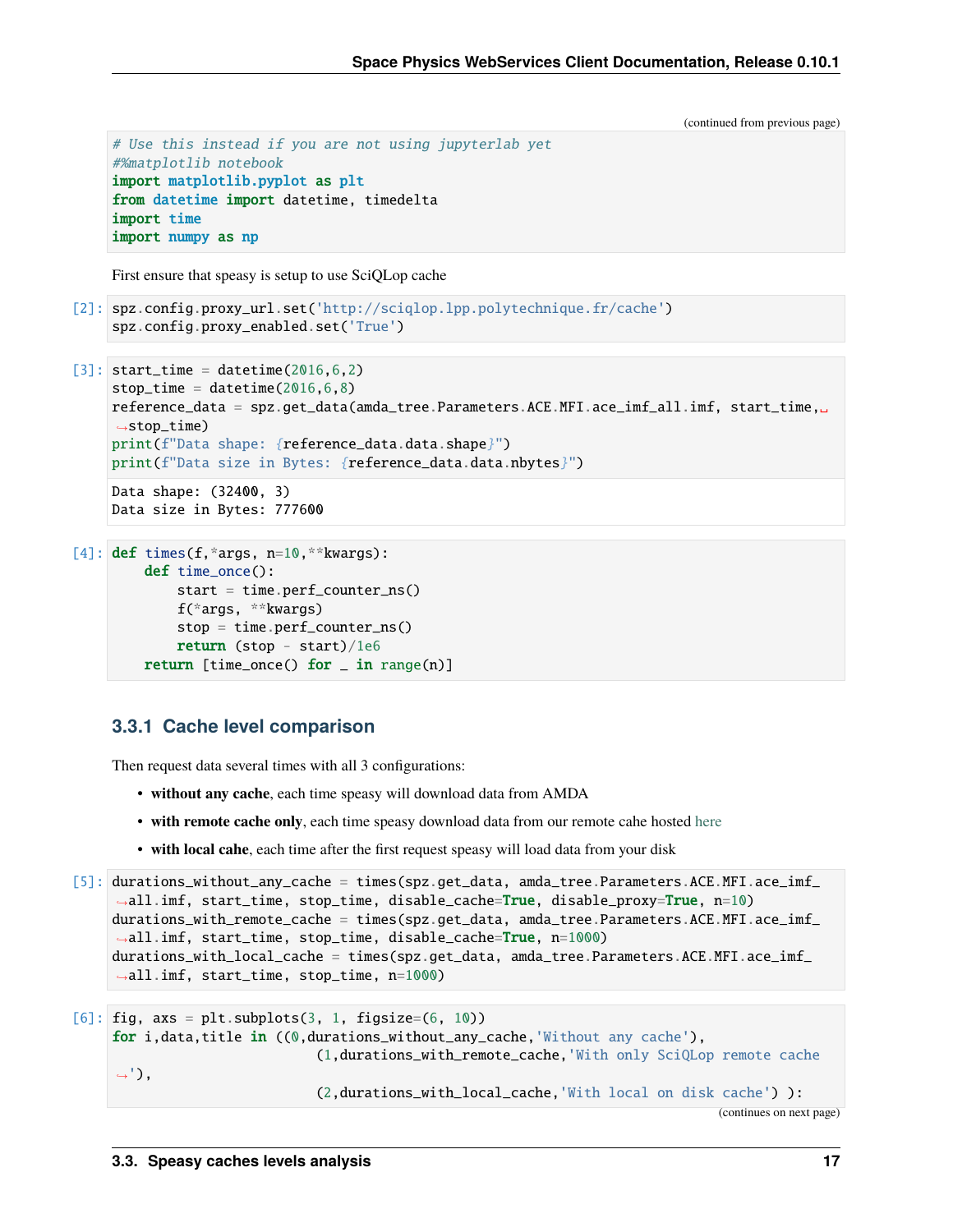(continued from previous page)

```
axs[i].hist(data)
    axs[i].set_xlabel('Execution time (ms)')
    axs[i].set_title(title)
fig.suptitle('Execution time distributions for each conf', fontsize=16)
plt.tight_layout()
plt.show()
```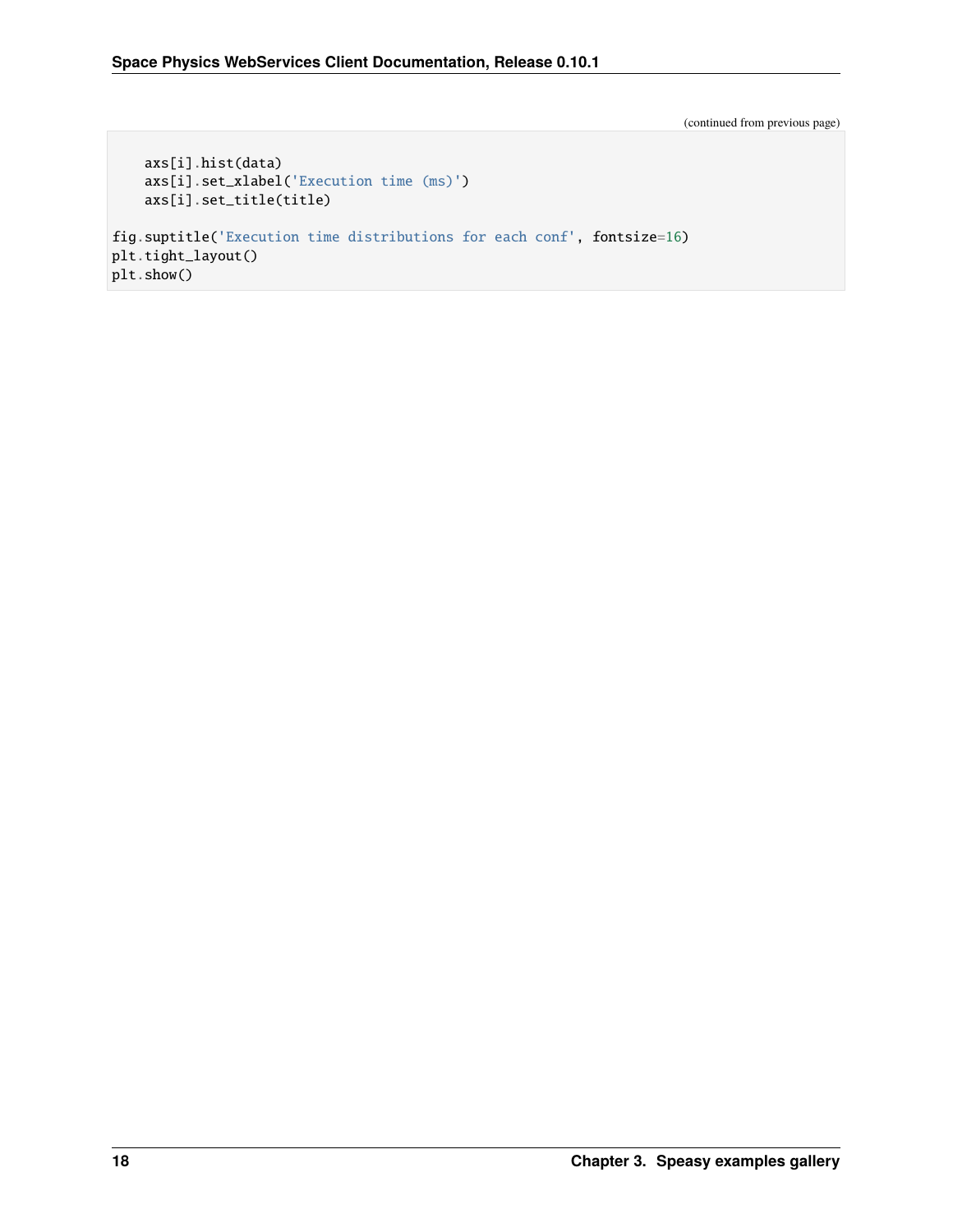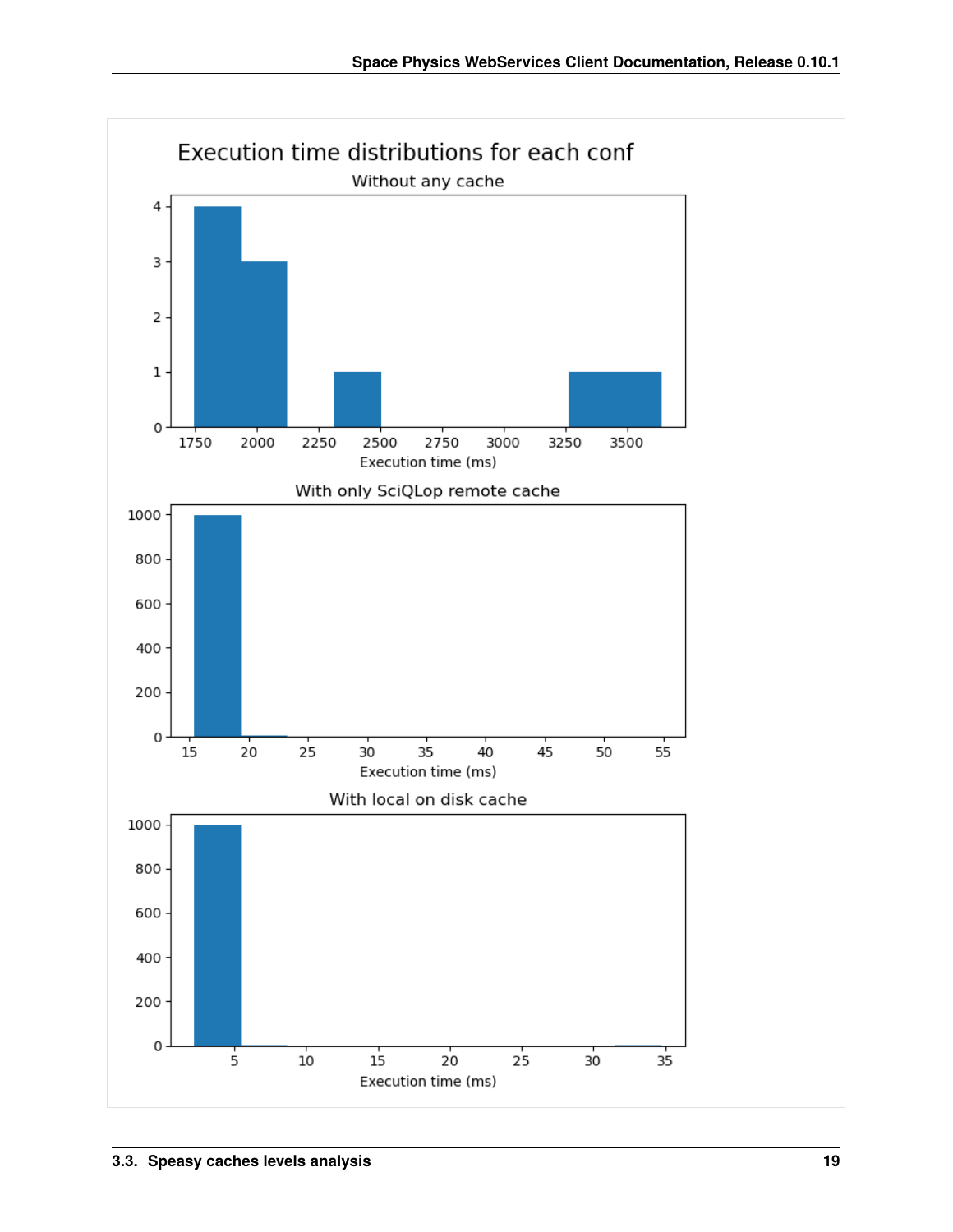

#### **3.3.2 Scaling**

#### **On disk cache scaling**

```
[8]: start_time = datetime(2016,6,2)
    def scaling_point(delta):
       stop_time=start_time+timedelta(hours=delta)
       data = spz.get_data(amda_tree.Parameters.ACE.MFI.ace_imf_all.imf, start_time, stop_
    \rightarrowtime)
       capacity = data.data.nbytest=times(spz.get_data, amda_tree.Parameters.ACE.MFI.ace_imf_all.imf, start_time, stop_
    ˓→time, n=20) (continues on next page)
```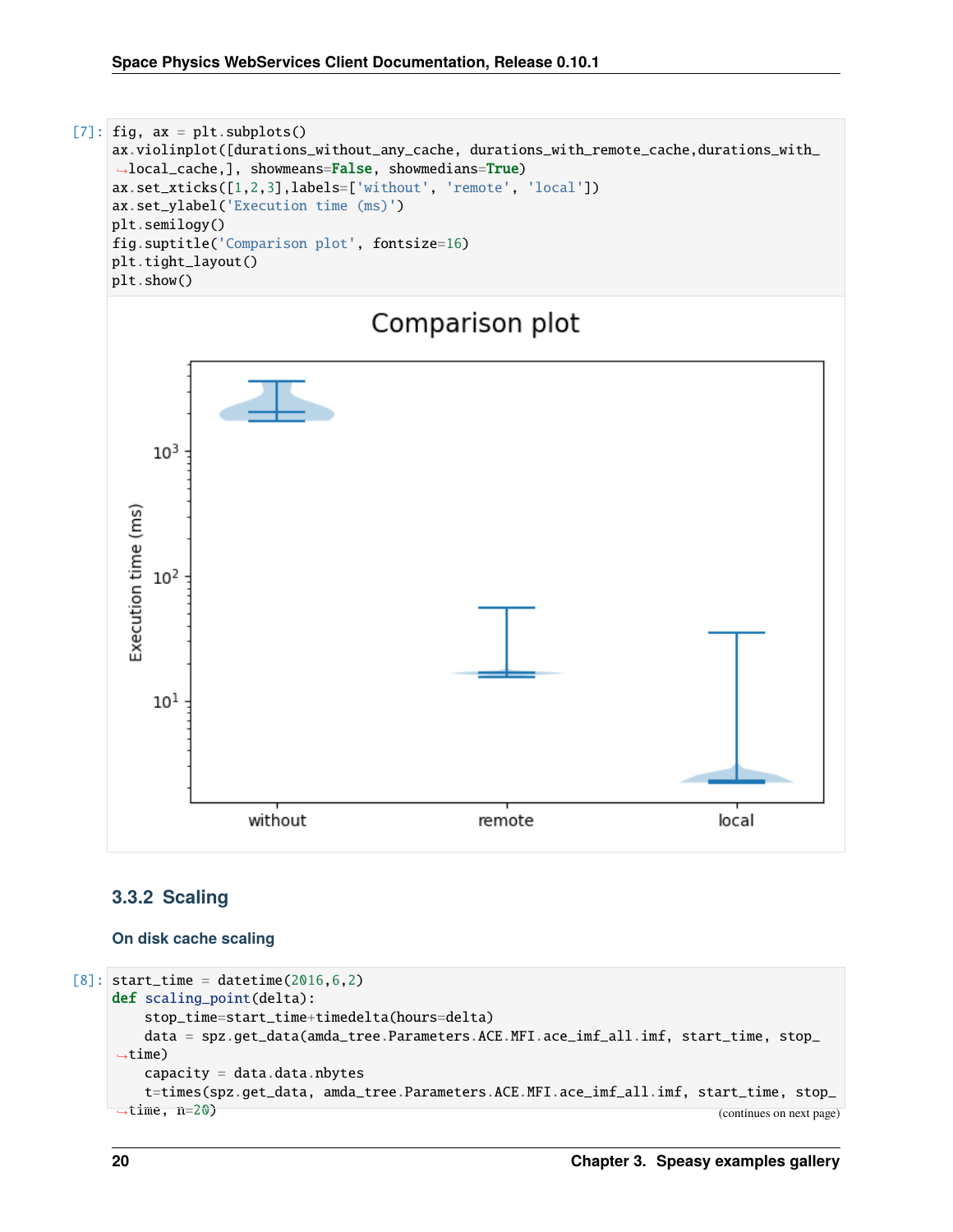(continued from previous page)

```
return capacity, t
```

```
deltas=range(300,2000,80)
values = [scaling\_point(delta) for delta in delta]
```

```
[9]: fig, ax = plt.subplots()
    stats = [t for c, t in values]capacities = np.array([c for c, t in values])ax.violinplot(stats,positions=capacities,widths=np.gradient(capacities), showmeans=False,
     → showmedians=True)
    ax.set_ylabel('Execution time (ms)')
    ax.set_xlabel('Loaded data size (Bytes)')
    fig.suptitle('On disk cache scaling', fontsize=16)
    plt.tight_layout()
    plt.show()
```
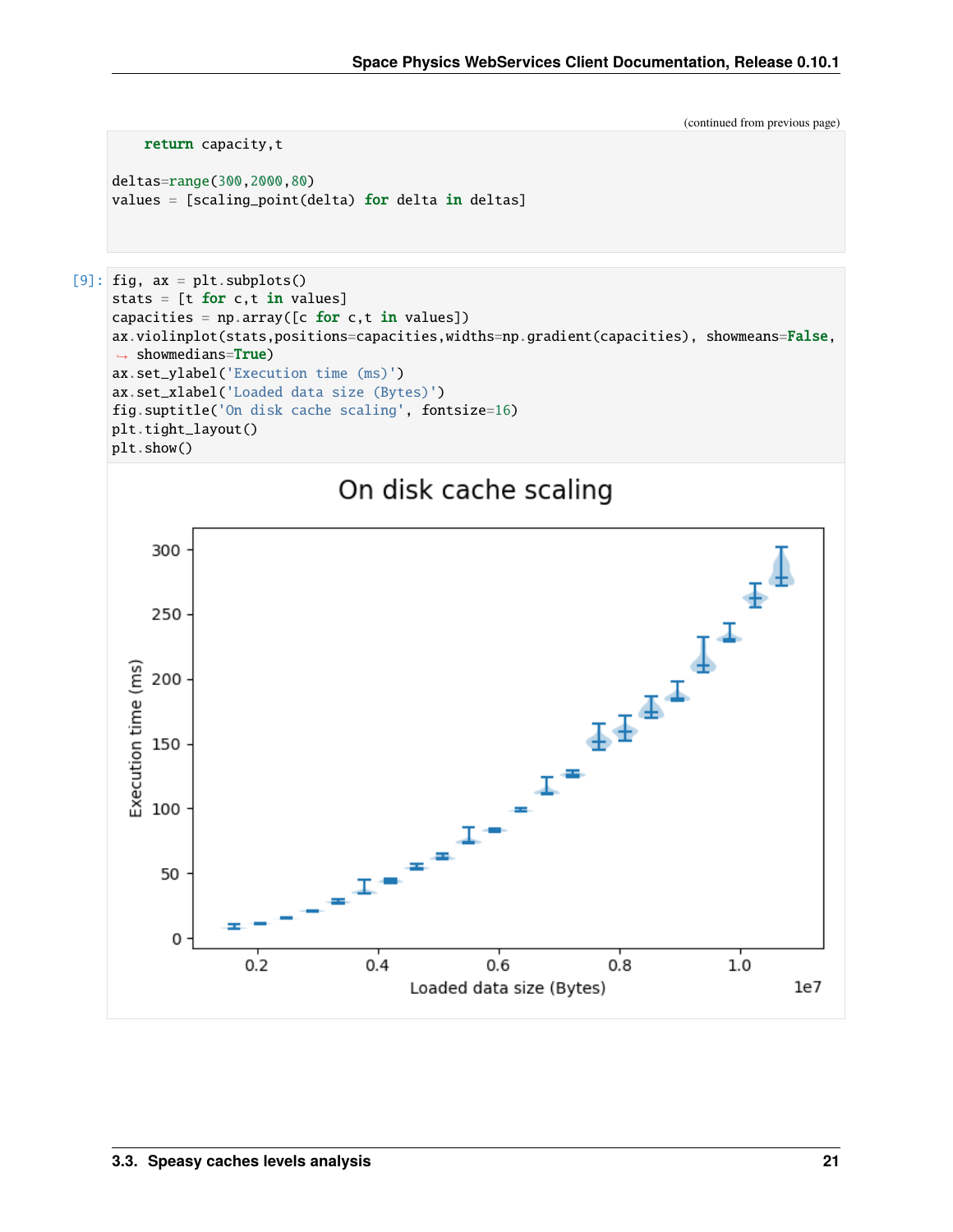#### **SciQLop remote cache scaling**

```
\lceil 10 \rceil: start_time = datetime(2016,6,2)
      def scaling_point(delta):
          stop_time=start_time+timedelta(hours=delta)
          data = spz.get_data(amda_tree.Parameters.ACE.MFI.ace_imf_all.imf, start_time, stop_
      ˓→time, disable_cache=True)
          capacity = data.data.nbytest=times(spz.get_data, amda_tree.Parameters.ACE.MFI.ace_imf_all.imf, start_time, stop_
      \rightarrowtime, disable_cache=True, n=20)
          return capacity,t
      deltas=range(300,2000,80)
      values = [scaling\_point(delta) for delta in delta]fig, ax = plt.subplots()stats = [t for c,t in values]
      capacities = np.array([c for c, t in values])ax.violinplot(stats,positions=capacities,widths=np.gradient(capacities), showmeans=False,
      ˓→ showmedians=True)
      ax.set_ylabel('Execution time (ms)')
      ax.set_xlabel('Loaded data size (Bytes)')
      fig.suptitle('SciQLop remote cache scaling', fontsize=16)
      plt.tight_layout()
     plt.show()
```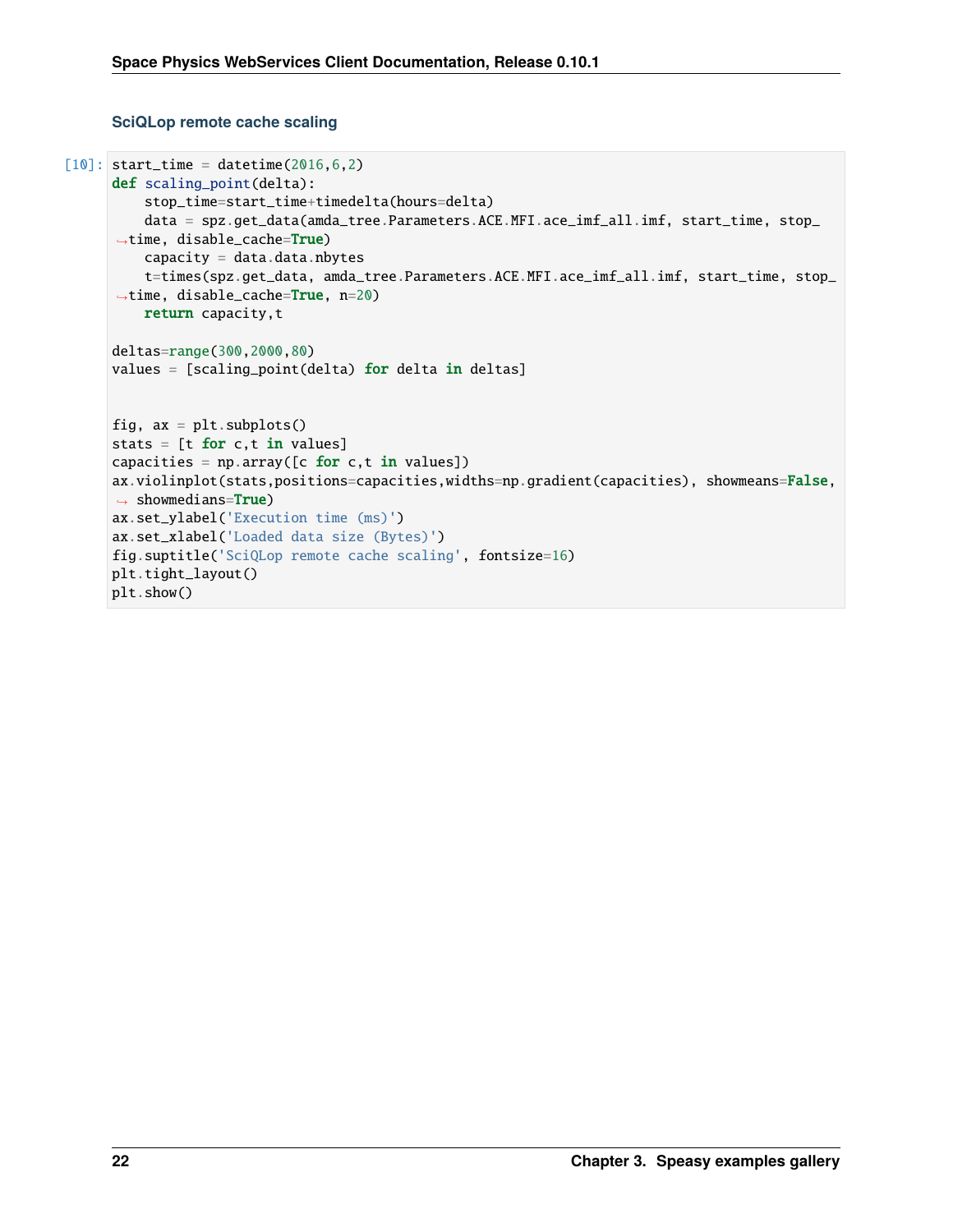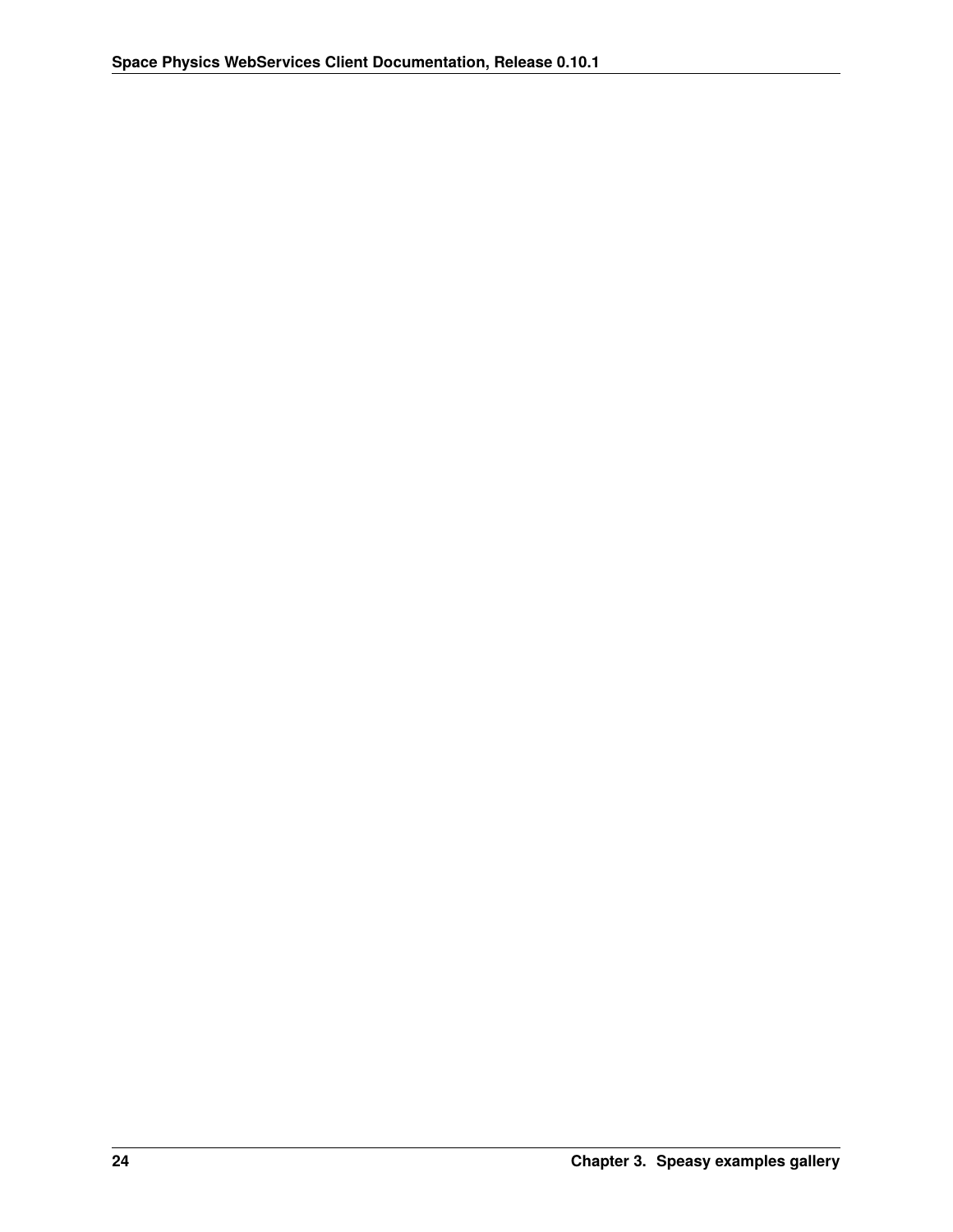**FOUR**

# **SPEASY DEVELOPER DOCUMENTATION**

# <span id="page-28-1"></span><span id="page-28-0"></span>**4.1 Indices and tables**

- genindex
- modindex
- search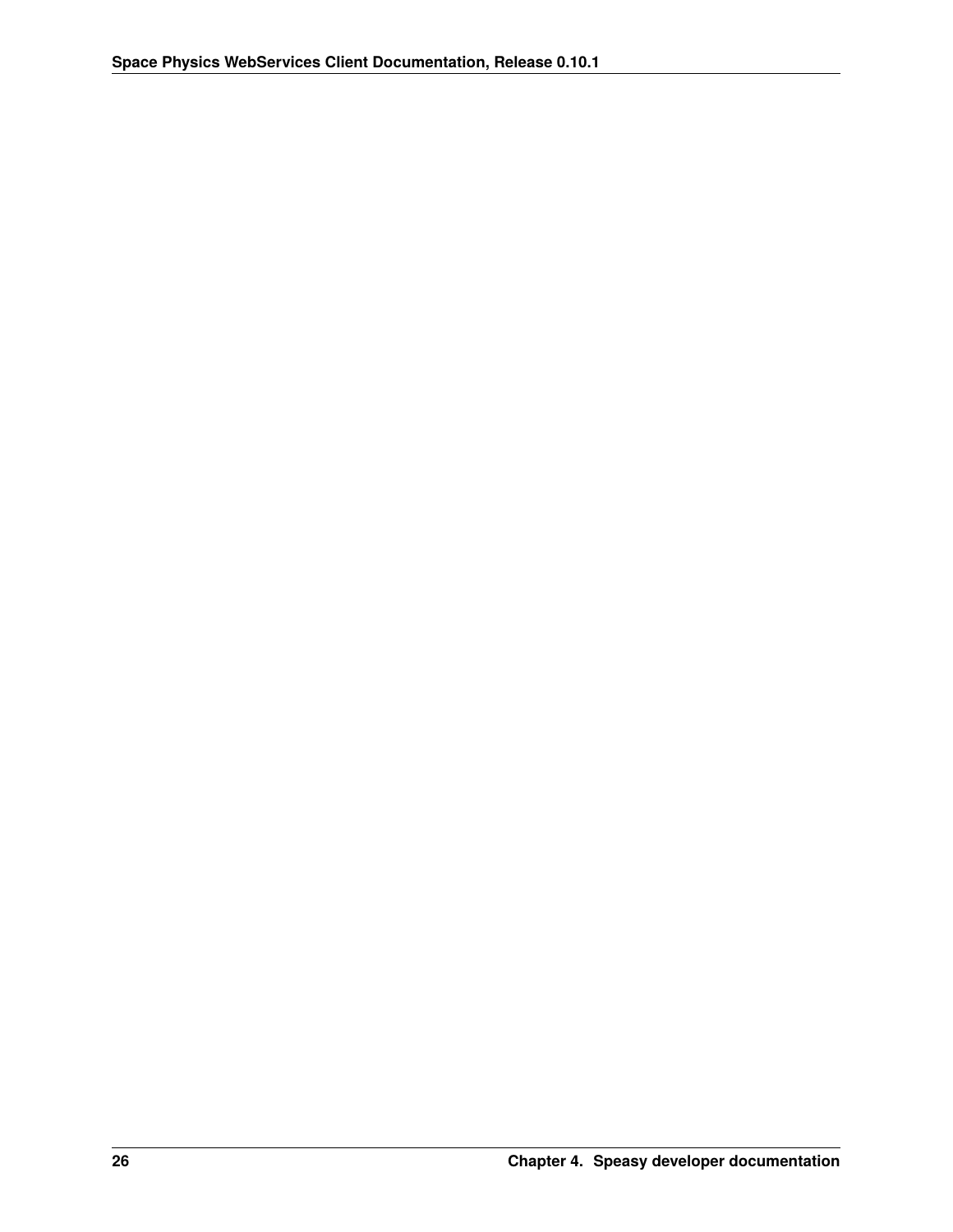### **FIVE**

### **HISTORY**

### <span id="page-30-1"></span><span id="page-30-0"></span>**5.1 0.10.0 (2022-02-03)**

- Adds support for all AMDA products, even private ones
- Adds support for AMDA credentials
- Adds dynamic inventory for AMDA and SSC
- Adds possibility to set config values from ENV
- Drops Python 3.6 support and adds 3.10
- New API documentation using numpydoc
- New user documentation using numpydoc
- Most code examples are tested with doctest
- Renames SSCWeb module get\_orbit to get\_trajectory

### <span id="page-30-2"></span>**5.2 0.9.1 (2021-11-25)**

• Fix AMDA module bug [#24 downloading multidimensional data fails](https://github.com/SciQLop/speasy/issues/24)

# <span id="page-30-3"></span>**5.3 0.9.0 (2021-07-29)**

- Adds SPWC migration tool
- Rename SpwcVariable to SpeasyVariable

### <span id="page-30-4"></span>**5.4 0.8.3 (2021-07-28)**

- Package renamed from SPWC to SPEASY
- Some doc and CI improvements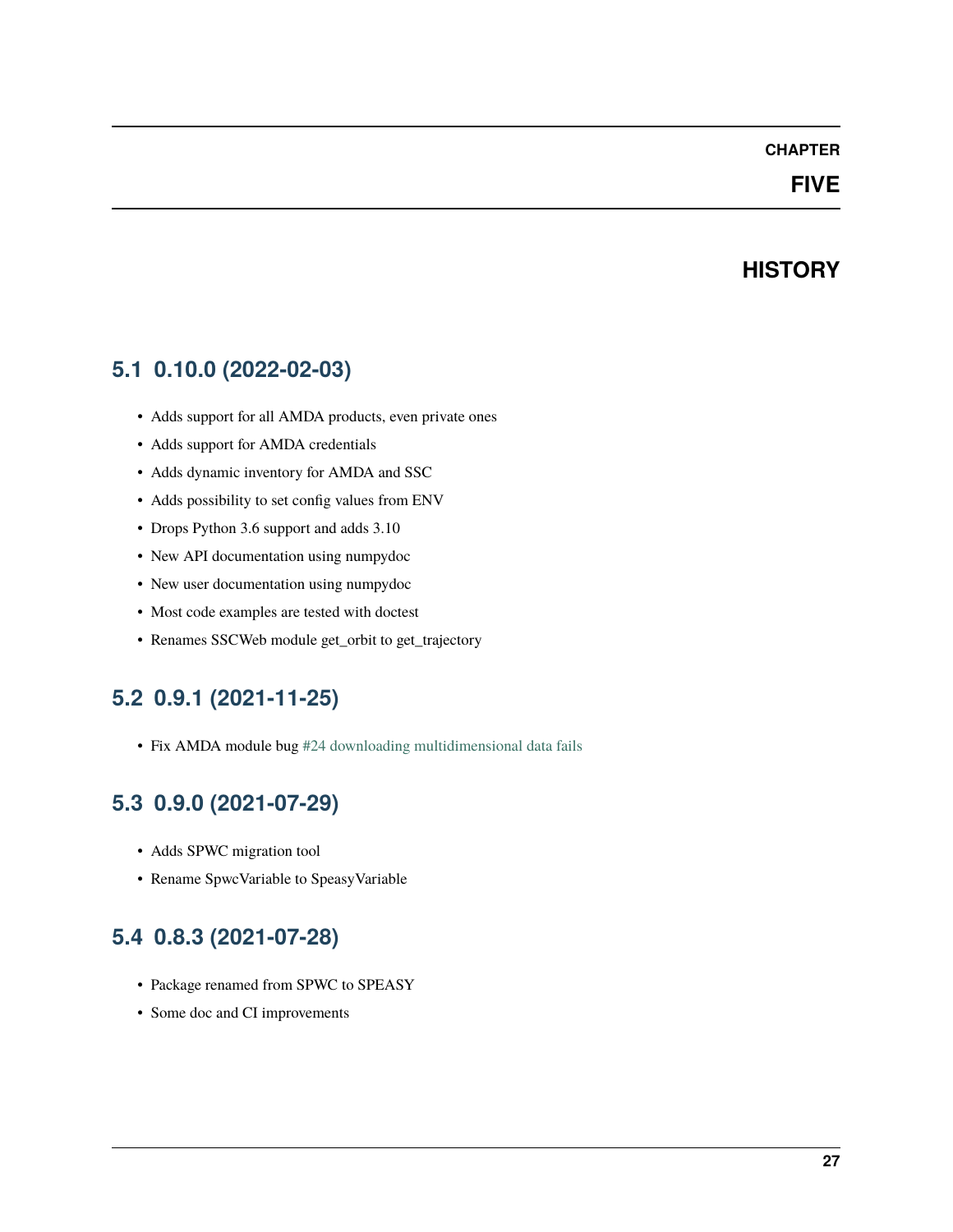### <span id="page-31-0"></span>**5.5 0.8.2 (2021-04-20)**

• sscweb trajectories are always in km

# <span id="page-31-1"></span>**5.6 0.8.1 (2021-04-18)**

• Fixes minimum request duration for sscweb

# <span id="page-31-2"></span>**5.7 0.8.0 (2021-04-18)**

• Full support for trajectories and 0.2 proxy version

# <span id="page-31-3"></span>**5.8 0.7.2 (2020-11-13)**

• ccsweb/proxy: Fix missing coordinate system parameter

# <span id="page-31-4"></span>**5.9 0.7.1 (2020-11-13)**

• Fix project URL on PyPi

### <span id="page-31-5"></span>**5.10 0.7.0 (2020-11-13)**

- SSCWEB support to get satellites trajectories.
- Few bug fixes.
- Totally disabled cdf support for now.

# <span id="page-31-6"></span>**5.11 0.1.0 (2019-12-07)**

• First release on PyPI.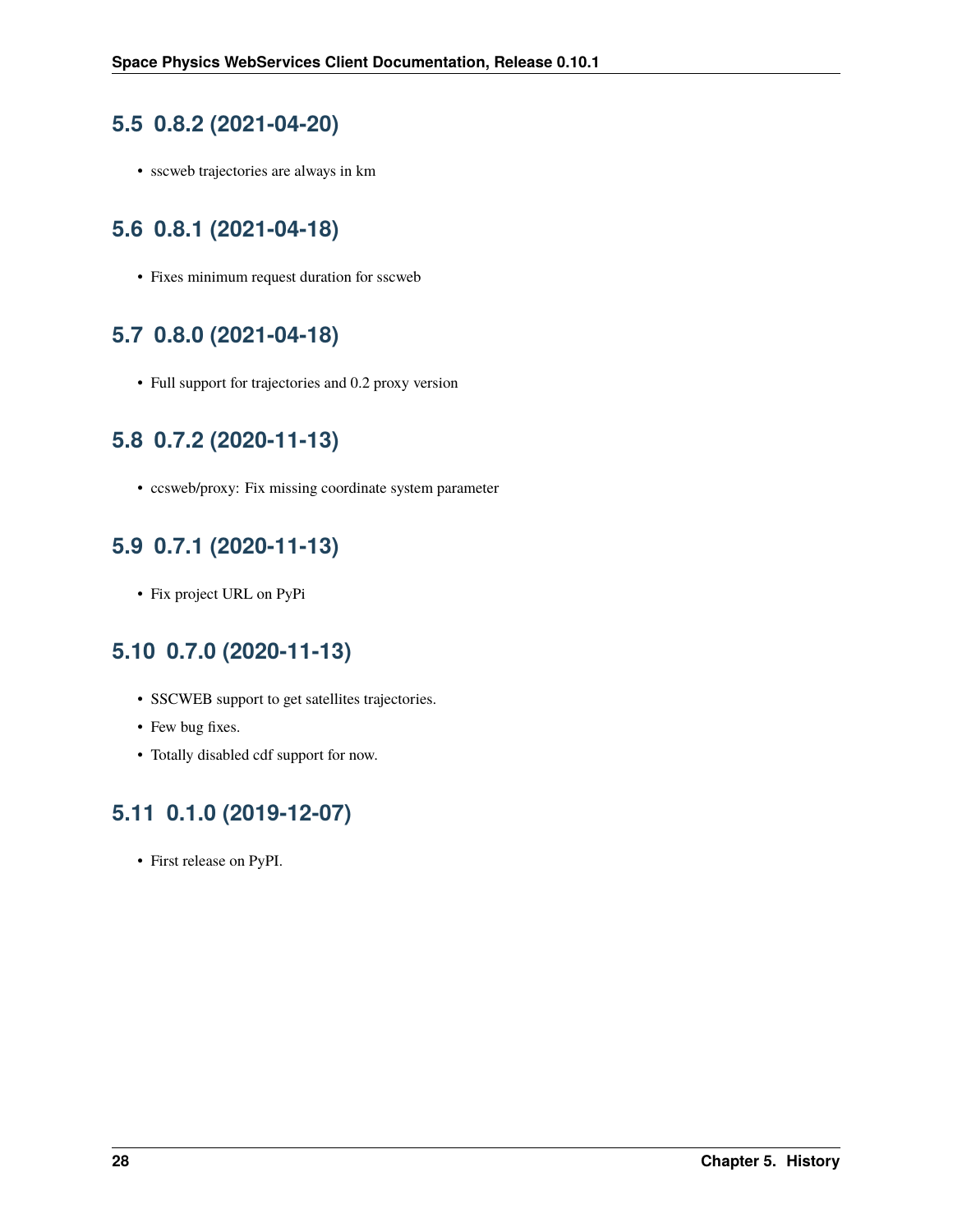**SIX**

### **CONTRIBUTING**

<span id="page-32-0"></span>Contributions are welcome, and they are greatly appreciated! Every little bit helps, and credit will always be given. You can contribute in many ways:

# <span id="page-32-1"></span>**6.1 Types of Contributions**

#### **6.1.1 Report Bugs**

Report bugs at [https://github.com/SciQLop/speasy/issues.](https://github.com/SciQLop/speasy/issues)

If you are reporting a bug, please include:

- Your operating system name and version.
- Any details about your local setup that might be helpful in troubleshooting.
- Detailed steps to reproduce the bug.

#### **6.1.2 Fix Bugs**

Look through the GitHub issues for bugs. Anything tagged with "bug" and "help wanted" is open to whoever wants to implement it.

#### **6.1.3 Implement Features**

Look through the GitHub issues for features. Anything tagged with "enhancement" and "help wanted" is open to whoever wants to implement it.

#### **6.1.4 Write Documentation**

Space Physics WebServices Client could always use more documentation, whether as part of the official Space Physics WebServices Client docs, in docstrings, or even on the web in blog posts, articles, and such.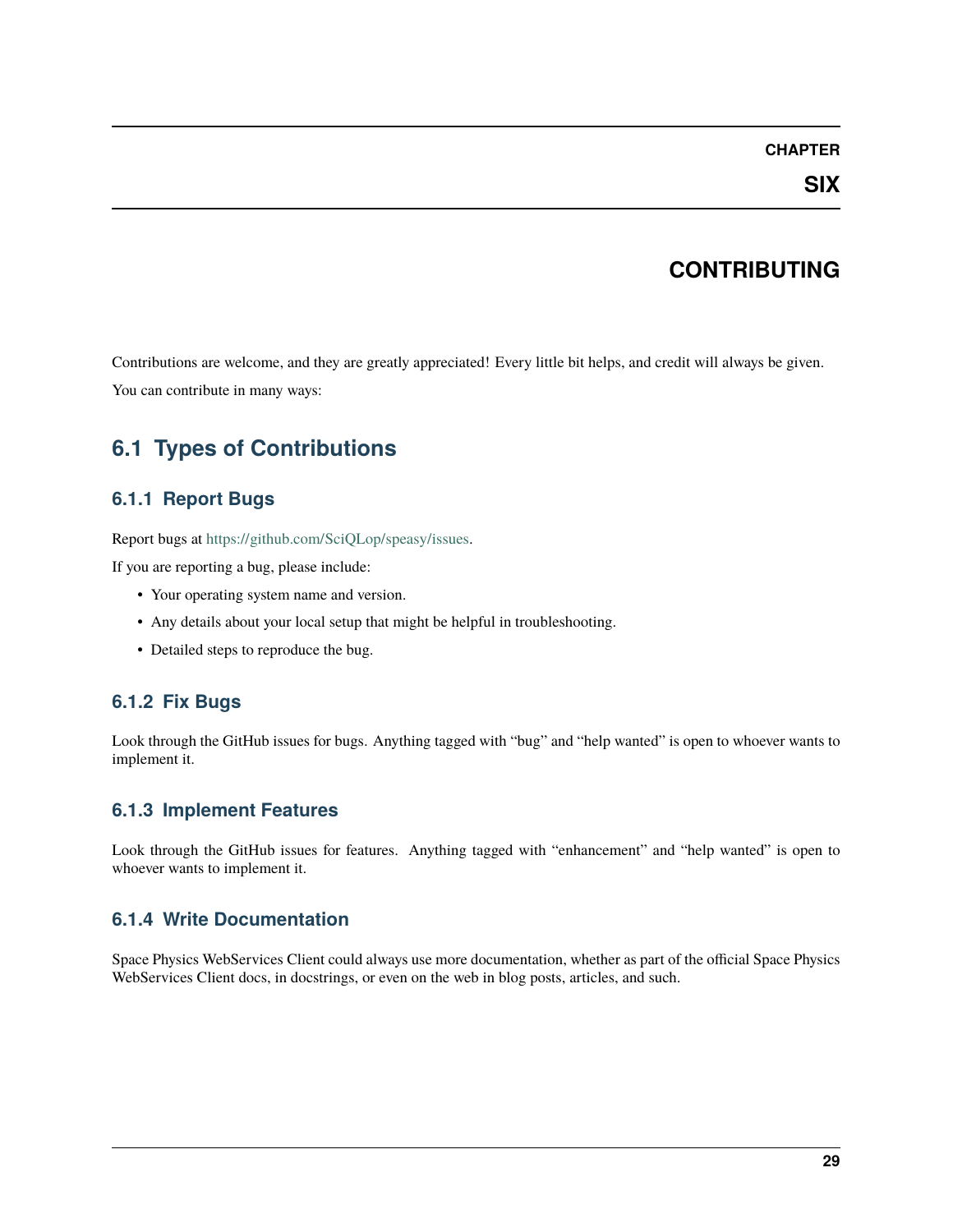#### **6.1.5 Submit Feedback**

The best way to send feedback is to file an issue at [https://github.com/SciQLop/speasy/issues.](https://github.com/SciQLop/speasy/issues)

If you are proposing a feature:

- Explain in detail how it would work.
- Keep the scope as narrow as possible, to make it easier to implement.
- Remember that this is a volunteer-driven project, and that contributions are welcome :)

### <span id="page-33-0"></span>**6.2 Get Started!**

Ready to contribute? Here's how to set up *SPEASY* for local development.

- 1. Fork the *SPEASY* repo on GitHub.
- 2. Clone your fork locally:

\$ git clone git@github.com:your\_name\_here/speasy.git

3. Install your local copy into a virtualenv. Assuming you have virtualenvwrapper installed, this is how you set up your fork for local development:

```
$ mkvirtualenv speasy
$ cd speasy/
$ python setup.py develop
```
4. Create a branch for local development:

```
$ git checkout -b name-of-your-bugfix-or-feature
```
Now you can make your changes locally.

5. When you're done making changes, check that your changes pass flake8 and the tests, including testing other Python versions with tox:

```
$ make lint
$ make test-all
```
To get flake8 and tox, just pip install them into your virtualenv.

```
6. Commit your changes and push your branch to GitHub:
```

```
$ git add .
$ git commit -m "Your detailed description of your changes."
$ git push origin name-of-your-bugfix-or-feature
```
7. Submit a pull request through the GitHub website.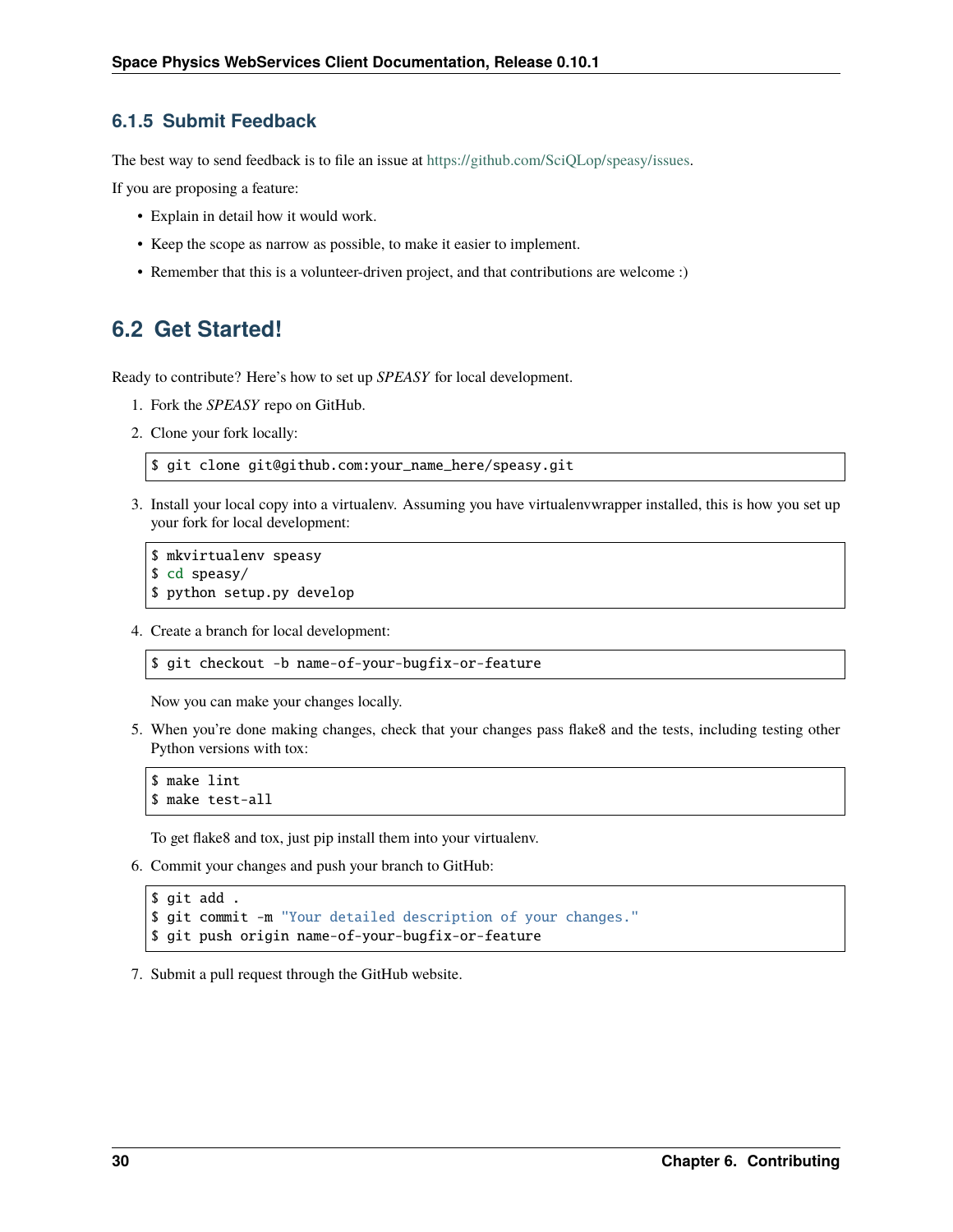### <span id="page-34-0"></span>**6.3 Pull Request Guidelines**

Before you submit a pull request, check that it meets these guidelines:

- 1. The pull request should include tests.
- 2. If the pull request adds functionality, the docs should be updated. Put your new functionality into a function with a docstring, and add the feature to the list in README.rst.
- 3. The pull request should work for Python from 3.6 to 3.9, and for PyPy. Check [https://github.com/SciQLop/](https://github.com/SciQLop/speasy/actions) [speasy/actions](https://github.com/SciQLop/speasy/actions) and make sure that the tests pass for all supported Python versions.

# <span id="page-34-1"></span>**6.4 Tips**

To run a subset of tests:

```
$ py.test tests.test_speasy
```
# <span id="page-34-2"></span>**6.5 Deploying**

A reminder for the maintainers on how to deploy. Make sure all your changes are committed (including an entry in HISTORY.rst). Then run:

```
$ bumpversion patch # possible: major / minor / patch
$ git push
$ git push --tags
```
GH Actions will then deploy to PyPI if tests pass.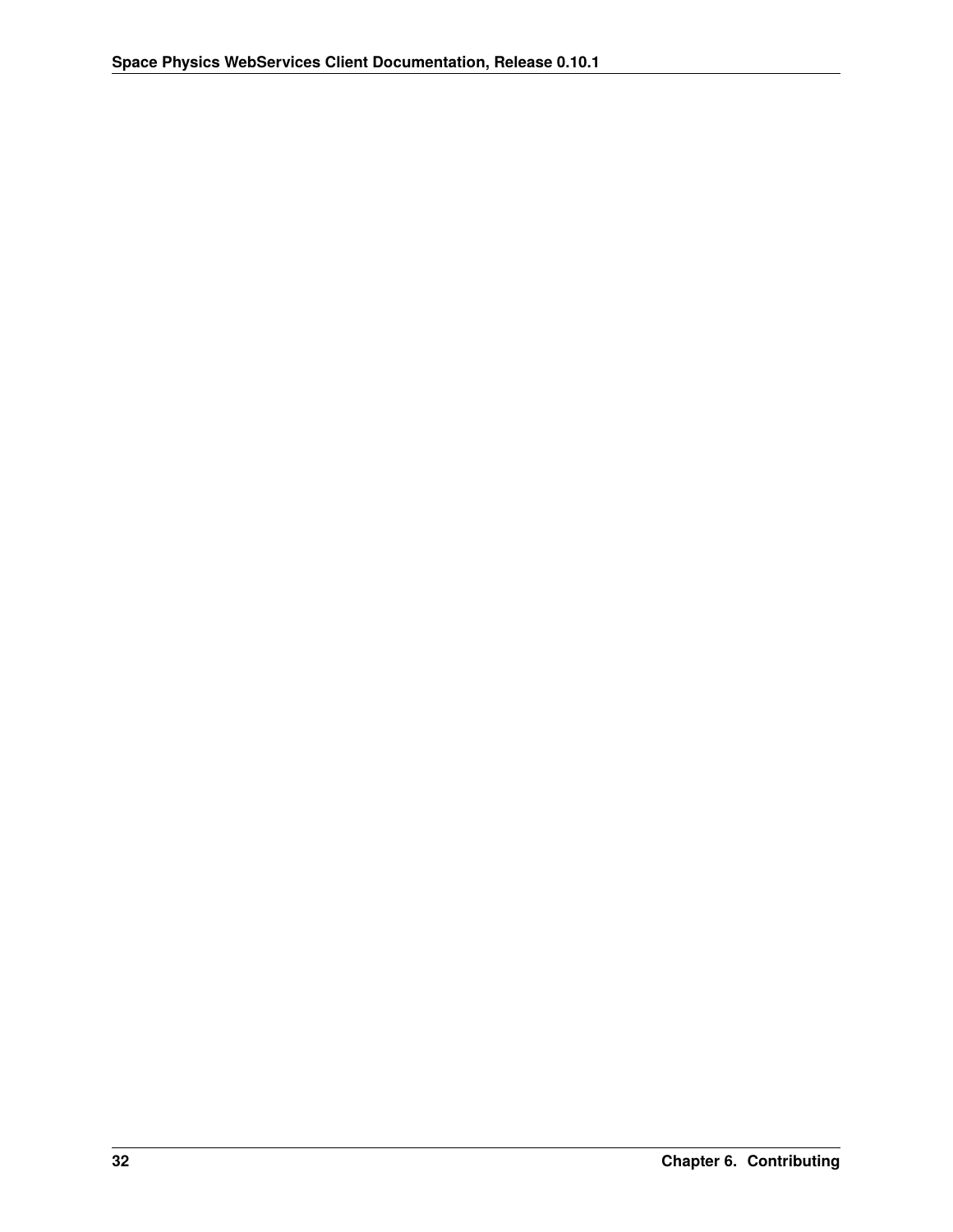#### **SEVEN**

### **CREDITS**

### <span id="page-36-1"></span><span id="page-36-0"></span>**7.1 Development Lead**

• Alexis Jeandet [<alexis.jeandet@member.fsf.org>](mailto:alexis.jeandet@member.fsf.org)

# <span id="page-36-2"></span>**7.2 Contributors**

#### **7.2.1 AMDA Webservice**

- Alexandre Schulz [<alexandre.schulz@irap.omp.eu>](mailto:alexandre.schulz@irap.omp.eu)
- Benjamin Renard [<benjamin.renard@irap.omp.eu>](mailto:benjamin.renard@irap.omp.eu)

Speasy is an open source Python client for Space Physics web services such as [CDAWEB](https://cdaweb.gsfc.nasa.gov/index.html/) or [AMDA.](http://amda.irap.omp.eu/) Most space physics data analysis starts with finding which server provides which dataset then figuring out how to download them. This can be difficult specially for students or newcomers, Speasy try to remove all difficulties by providing an unique and simple API to access them all. Speasy aims to support as much as possible web services and also cover a maximum of features they propose.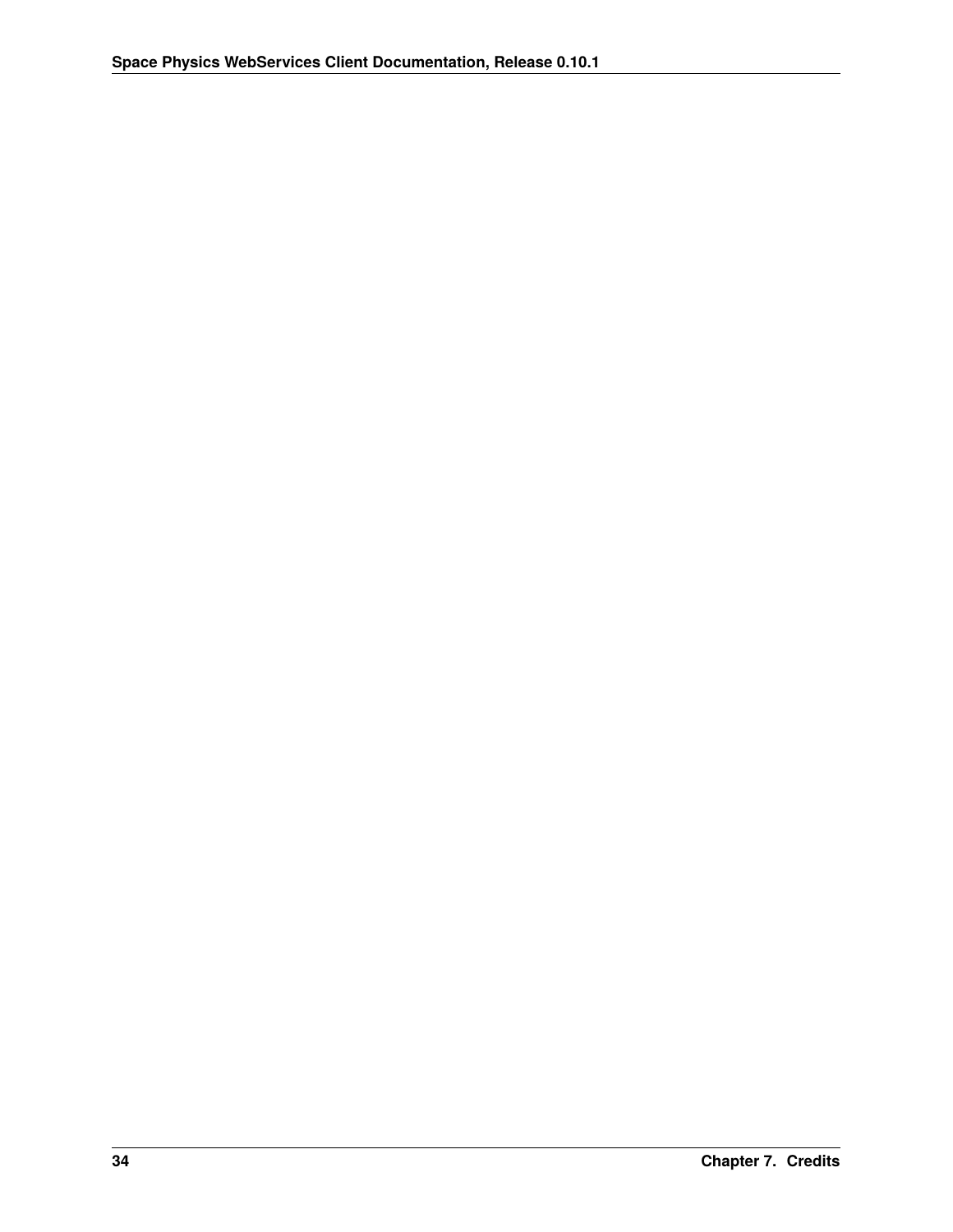### **EIGHT**

### **QUICKSTART**

<span id="page-38-0"></span>Installing Speasy with pip (*[more details here](#page-4-0)*):

```
$ pip install speasy
# or
$ pip install --user speasy
```
Getting data is as simple as:

import speasy as spz  $\texttt{ace\_mag} = \texttt{spz.get\_data('amda/imf', "2016-6-2", "2016-6-5")}$ 

Where amda is the webservice and imf is the product id you will get with this request.

Using the dynamic inventory this can be even simpler:

```
import speasy as spz
amda_tree = spz.inventory.data_tree.amda
ace_mag = spz.get_data(amda_tree.Parameters.ACE.MFI.ace_imf_all.imf, "2016-6-2", "2016-6-
\rightarrow5")
```
Will produce the exact same result than previous example but has the advantage to be easier to manipulate since you can discover available data from your favourite Python environment completion such as IPython or notebooks (might not work from IDEs).

This also works with [SSCWEB,](https://sscweb.gsfc.nasa.gov/) you can easily download trajectories:

```
import speasy as spz
sscweb_tree = spz.inventory.data_tree.ssc
solo = spz.get_data(sscweb_tree.Trajectories.solarorbiter, "2021-01-01", "2021-02-01")
```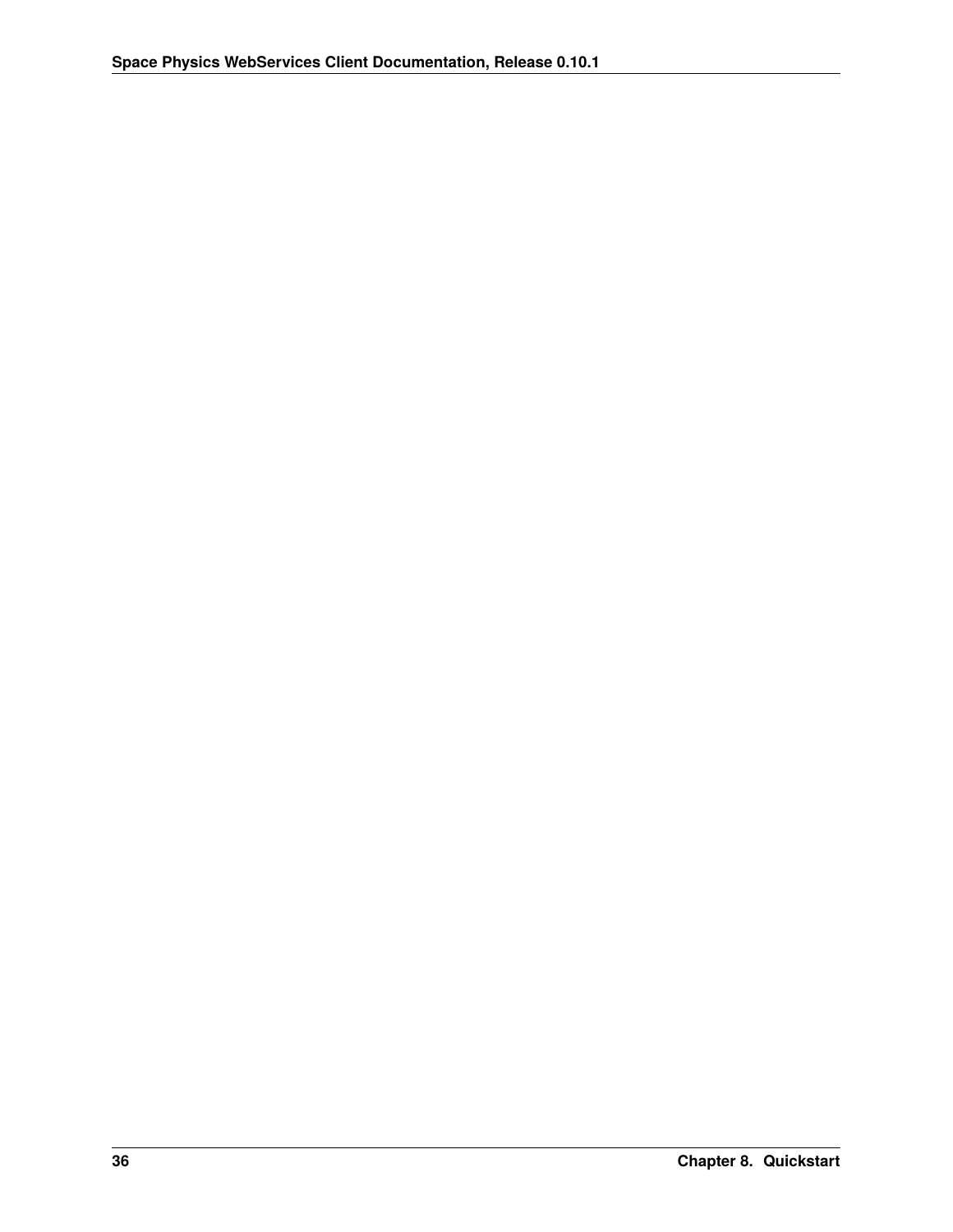### **NINE**

### **FEATURES**

- <span id="page-40-0"></span>• Simple and intuitive API (spz.get\_data to get them all)
- Pandas DataFrame like interface for variables
- Quick functions to convert a variable to a Pandas DataFrame
- Local cache to avoid repeating twice the same request
- Can take advantage of SciQLop dedicated poxy as a community backed ultra fast cache
- Full support of [AMDA](http://amda.irap.omp.eu/) API.